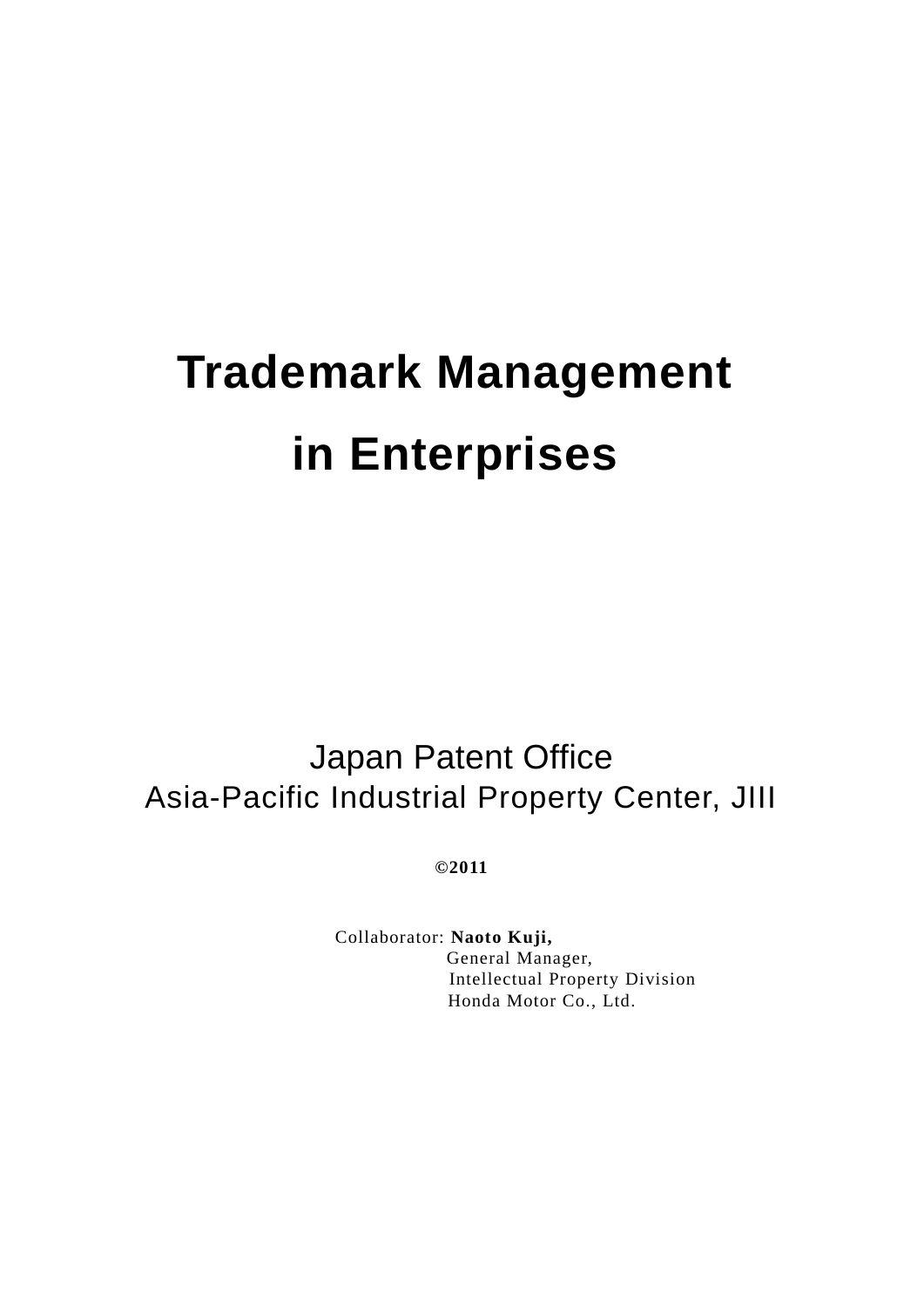# Table of Contents

| 1. | Subject Matter Covered by This Book<br>1                                                               |  |  |  |  |
|----|--------------------------------------------------------------------------------------------------------|--|--|--|--|
| 2. | Necessity of Getting a "Big Picture View" of Intellectual Property Rights<br>1                         |  |  |  |  |
| 3. | Trademarks in the Context of Brand Management<br>$\boldsymbol{\eta}$                                   |  |  |  |  |
| 4. | Trademarks as the Identity of a Company and its Corporate Family<br>$\boldsymbol{2}$                   |  |  |  |  |
| 5. | Brief Overview of the Intellectual Property Rights System<br>$\boldsymbol{4}$                          |  |  |  |  |
| 6. | Issue of Choice among Types of Intellectual Property Rights<br>4                                       |  |  |  |  |
| 7. | Business Implications of Trademark-related Activities<br>6                                             |  |  |  |  |
| 8. | Selection of Candidate Marks for Trademark Application<br>6                                            |  |  |  |  |
| 9. | The Way Intellectual Property Dept. gets involved in Selection of Candidate Marks                      |  |  |  |  |
|    | for Trademark Application<br>7                                                                         |  |  |  |  |
|    | 10. Preliminary Step toward Trademark Application: Fundamental Policy                                  |  |  |  |  |
|    | concerning Designated Goods<br>8                                                                       |  |  |  |  |
|    | 11. How to Decide the Country in which a Trademark Application is Filed<br>9                           |  |  |  |  |
|    | 12. What if Another Company has an Identical or Similar Trademark Registered?<br>10                    |  |  |  |  |
|    | 13. Filing<br>10                                                                                       |  |  |  |  |
|    | 14. Requirements for Registrability under Substantive Examination<br>11                                |  |  |  |  |
|    | 15. Time Schedule from the Completion of Filing up to Registration<br>13                               |  |  |  |  |
|    | 16. Responding to Notification of Reasons for Refusal<br>14                                            |  |  |  |  |
|    | 17. Computer-based Management of Trademark Applications<br>14                                          |  |  |  |  |
|    | 18. Renewal of Duration Allowed for Trademarks as Contrasted with Other Types of Intellectual          |  |  |  |  |
|    | Property Right<br>15                                                                                   |  |  |  |  |
|    | 19. Renewal Procedures<br>16                                                                           |  |  |  |  |
|    | 20. Decision on the Necessity to Renew Trademark Registration<br>17                                    |  |  |  |  |
|    | 21. Opposition to Registration<br>18                                                                   |  |  |  |  |
|    | 22. Opposition and Trial for Invalidation<br>19                                                        |  |  |  |  |
|    | 23. Trial for Rescission of Trademark Registration<br>19                                               |  |  |  |  |
|    | 24. Trademark Search<br>20                                                                             |  |  |  |  |
|    | 25. Retrieval Devices for Trademark Search<br>21                                                       |  |  |  |  |
|    | 26. Extraction and Sorting of Trademarks<br>21                                                         |  |  |  |  |
|    | 27. Extraction of Third Party's Registered Trademarks That the Trademark under Intended Application is |  |  |  |  |
|    | Likely to Infringe<br>22                                                                               |  |  |  |  |
|    | Reference: Examples of Determination of the Likelihood of Infringing Third Party's Registered          |  |  |  |  |
|    | <b>Trademark</b>                                                                                       |  |  |  |  |
|    | 28. Search Result<br>23                                                                                |  |  |  |  |
|    | 29. Trademark-related Agreement<br>24                                                                  |  |  |  |  |
|    | 30. Merchandising Right<br>24                                                                          |  |  |  |  |
|    | 31. Brief Overview of Brand Management<br>25                                                           |  |  |  |  |
|    | 32. Role of Intellectual Property Rights in Brand Management<br>25                                     |  |  |  |  |
|    | 33. Differences between Corporate Brand and Product Brand<br>26                                        |  |  |  |  |
|    | Reference: Examples of Corporate Brand, Business Brand and Product Brand                               |  |  |  |  |
|    | 34. Rules on Use of Trademarks in Line with Brand Strategy<br>27                                       |  |  |  |  |
|    | 35. Brand Licensing<br>27                                                                              |  |  |  |  |
|    | 36. Target Objects of Brand Licensing<br>28                                                            |  |  |  |  |
|    | 37. Brand Royalty<br>29                                                                                |  |  |  |  |
|    | Reference: Examples of Trademark Evaluation                                                            |  |  |  |  |
|    | 38. Countermeasures against Counterfeit Goods<br>30                                                    |  |  |  |  |
|    | ********                                                                                               |  |  |  |  |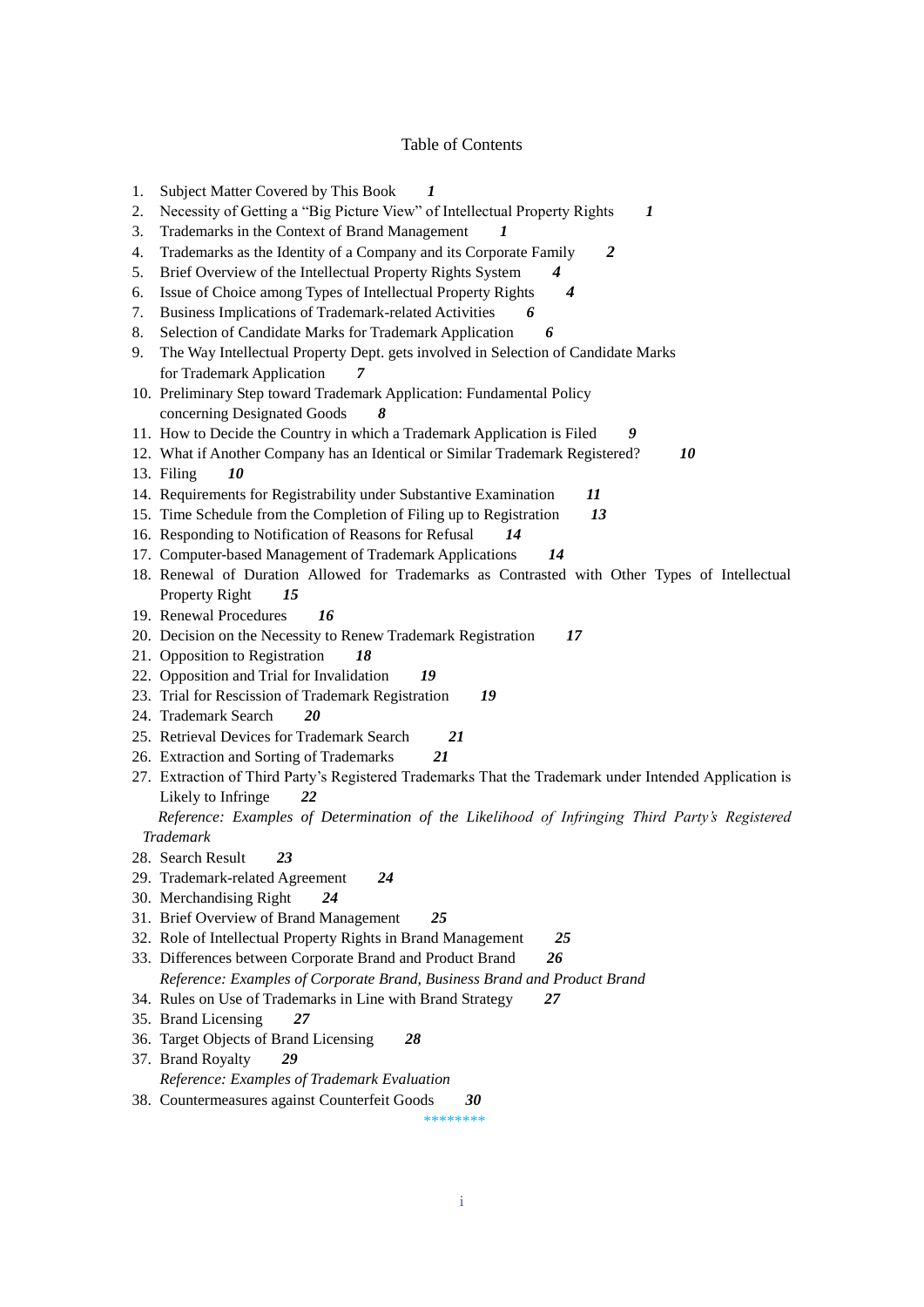#### **1. Subject Matter Covered by This Book**

This book illustrates how private-sector companies conduct business related to trademarks through actual examples. The target readership includes working-level businesspersons and Intellectual Property Dept. managers at private-sector companies.

Given that trademark law varies from country to country, this book is not intended to fully illustrate the legal system of Japan or any other specific country, but to highlight general matters concerning trademark practice, which an internationally expanding company should understand when operating its business within the framework of the trademark system in place in relevant countries.

#### **2. Necessity of Getting a "Big Picture View" of Intellectual Property Rights**

Although this book centers around trademarks, conducting intellectual property-related activities solely based on an understanding of the trademark system is not enough to achieve a satisfactory level of corporate business performance. It is necessary to draw on any available system for performing corporate business.

For example, assume that a product that seems to be a copy of your company's product appears on the market. The situation would prompt you to consider under what intellectual property right a warning could be given to the alleged infringer in order to most effectively eliminate them from the market. However, knowledge of the trademark system alone would not allow an appropriate decision to be reached. Your business would be brought to a standstill. In practice, one could instead conduct an analysis of the apparently infringing goods to examine what means are available to take defensive action. Such an examination should encompass checking not only the validity of patent rights, design rights, trademark rights, etc. as registered but also the possibility of enforcing a copyright which has not been registered and yet has come into existence, exercising a right to require an injunction under the Unfair Competition Prevention Act and/or laying an accusation of fraud under the Penal Code.

In this way, seeing the trademark system in the "big picture" of the entire intellectual property system would enable you to effectively understand how the trademark system functions in comparison with other types of intellectual property rights, and hence, how trademark applications should be appropriately filed and how trademarks should be managed to have the trademark system function effectively.

#### **3. Trademarks in the Context of Brand Management**

Any analysis of how a corporate brand is established will show that not only trademark rights but also other types of intellectual property rights are involved in the building of a corporate brand to make it protectable.

A brand may be considered to represent the expectations that consumers place on the company that has built it. Given this fact, it is not necessary to base the brand of a company solely on trademarks the company owns and may consider those features which are protectable by design and patent rights, including designs as applied uniformly on all products the company offers for sale on the market and other striking original technology, as important constituent elements of a corporate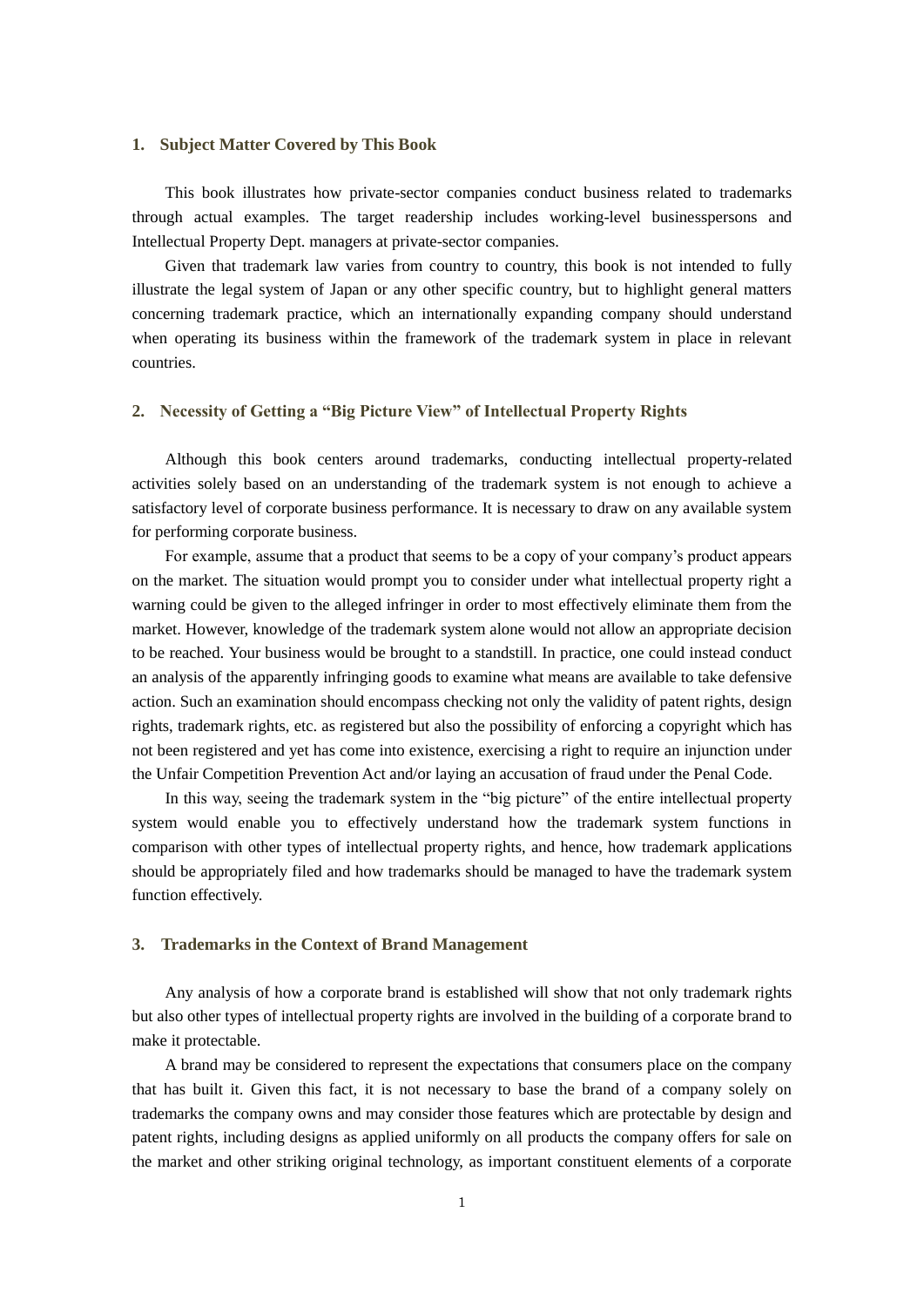brand.

For example, automakers from around the world time after time bring out new models bearing the same name as their predecessor model. In doing so, they maintain the design image as well as the naming as constituent elements of their brand image.

Although design rights and patent rights are often regarded as being alien to the building of a brand, design and technology because of their non-renewability, from a corporate perspective, they are important constituent elements of corporate identity. One is liable to presume that a trademark provides everlasting protection to a brand. However, renewal of design rights and patent rights are only not allowed for institutional reasons. In practical business, however, each time an automaker brings out a new model, they are careful to file a new application for design registration to secure the continuity of image from the previous model and, upon termination of the term of relevant pioneer patents, to file a patent application for the invention of one improvement after another to secure the continuity of their original technology.

Consequently, a corporate brand is built up with and made protectable by the intellectual property of a company as a whole, not solely its trademarks.

Still, in the context of a corporate brand, a trademark serves as anchor. While design or technology carries out an indirect function of projecting an image, a trademark fulfills more direct and clear functions.

In view of this, trademarks should not be utilized too loosely. A clear set of in-house standards for utilizing trademarks should be established, and all employees should abide by the standard when using trademarks. This is a fresh departure from patent and design rights. For the latter, an application for patent or design registration is filed at the time an invention or creation is made. Technology and design continue to evolve thereafter. When you put goods on the market, you do not have to cling to technology as at the time of preparing an application, and if technology has evolved thereafter, you are only required to file a new patent application that would fill in the gap.

#### **4. Trademarks as the Identity of a Company and its Corporate Family**

It is important to understand a trademark's function of showing the identity of a company and its corporate family. A company must have its trademarks used in a full and accurate manner to show its own identity. With respect to design right and patent right, there is usually no problem if the design or technology in actual use is not exactly the same as those under the right as registered. In contrast, with respect to trademarks, a management system in which the use of a different logo image or logo design from that under the trademark right as registered were permitted would have harmful effects.

For example, if counterfeit goods entered the market, it would be difficult to clearly distinguish between such counterfeit goods and the genuine article, and therefore, even the trademark owner may not be able to ascertain, at the request of the customs authorities, whether particular goods are counterfeit or genuine. A number of cases have occurred in which the customs authorities have exposed particular goods as counterfeit goods on the grounds that the mark the goods bore varied slightly, only to for the fact that the goods were manufactured by an overseas subsidiary of the trademark holder to be revealed. A trademark management system that can confuse the trademark holder will certainly mean that the customs authority will be at a loss regarding how to deal with any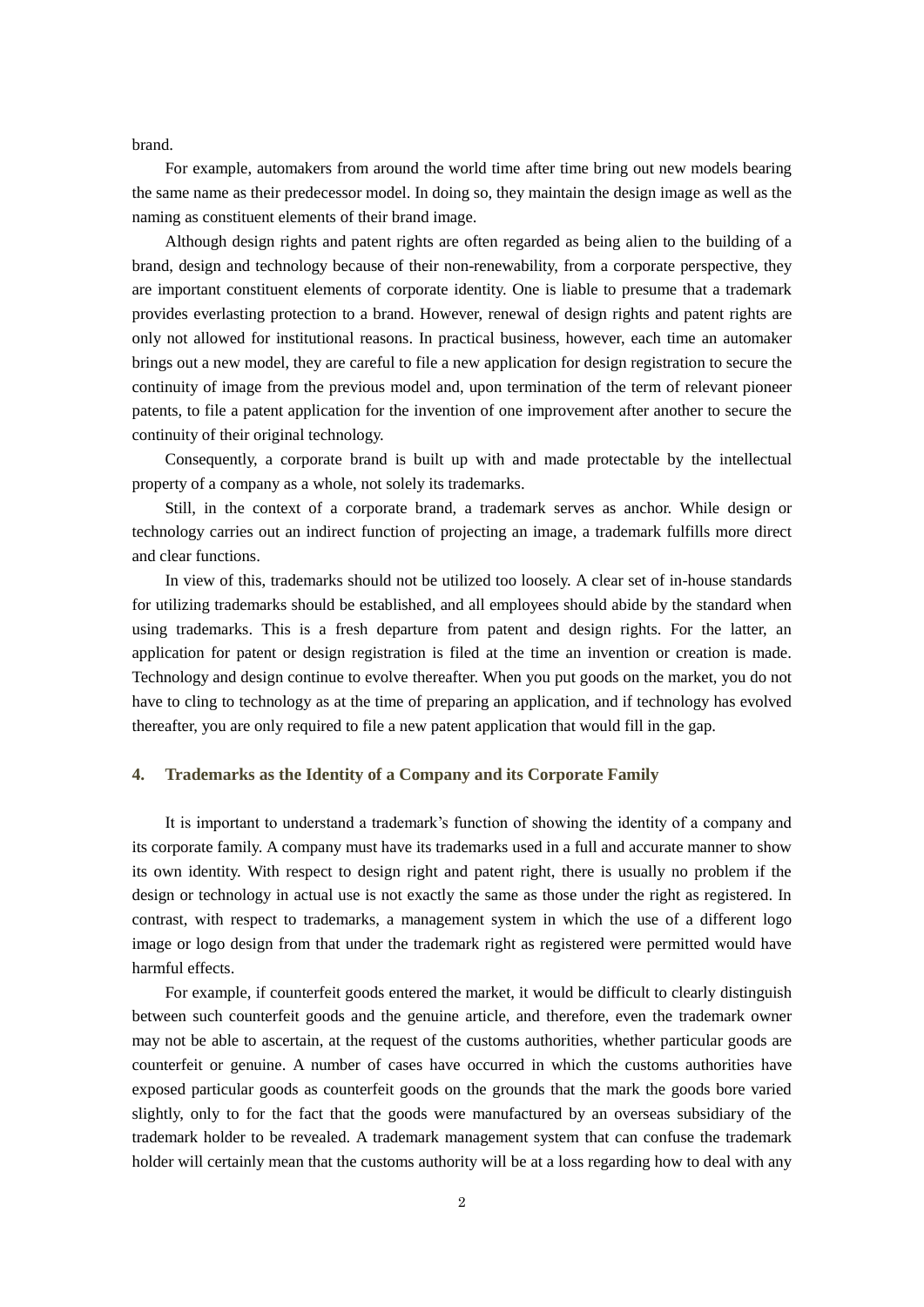request to detect counterfeit goods.

Apart from willful infringement involving counterfeit goods, the trend in the business world is toward any successful product being faced with competitors' products bearing an unmistakable likeness coming onto the market in waves. This may be only proper because companies' recurrent efforts to make their product resemble the most successful products promotes business competition, and goes toward the goal of making better products and leading to expansion of the industry.

Under such cutthroat competition, what you can count on to protect your company is intellectual property.

Although the term "intellectual property right" is used as a general term in much the same way around the world, Intellectual property right and patent right, design right, trademark right and copyright as included therein are defined by the laws of relevant countries, and should be technically construed in accordance therewith. To put it simply, it should be noted that the definition of the term "intellectual property right" still varies from country to country.

In the field of business, corporate activities often take place on a multilateral basis, not on a unilateral basis. Although times have not yet changed to the extent that all countries around the world are regarded as playing in the same game, the world economy has moved into an age of broad-ranging relationships in which multiple countries constitutes one single market.

Even with all active cross-border traffic of goods, the intellectual property system is still essentially operated on a country-by-country basis. Although some regional patent systems are in place, including the Europatent system, the African Patent system and the Eurasia Patent systems, their coverage only extends to the application procedures, with the registration procedures operated on a country-by-country basis. Furthermore, the administrative and judicial procedures under these patent systems are essentially operated on a country-by-country basis. Under these circumstances, a business enterprise has to obtain intellectual property rights in each of the countries in which it operates to protect itself and its corporate family. In addition, it has to monitor whether or not any of its intellectual property rights is being infringed in the market on a country-by-country basis. In some regions, a scheme is available, in which a regional trademark, such as TCM and the OAPI application is recognized.

However, it is generally impractical for a business enterprise to file an application in all of the countries in which it operates, as this would be prohibitively expensive.

It, therefore, becomes necessary to determine what the most important intellectual property right is in order to protect itself and its corporate family. This is because a company's intellectual-property-related activities should always be based on a balance between cost and effectiveness.

Presumably, the most important intellectual property right for which a company should file an application in each country is trademarks as they are directly connected to the corporate brand of the company and its corporate family. An internationally operating company should file a trademark application in any of the countries it operates wherever possible even if the country only offers a small market. On the other hand, with respect to patent rights and design rights, it should only file an application for patent or design application in such countries that could offer a large market and could initiate any lawsuit in such countries, which would provide a practical and cost-effective solution.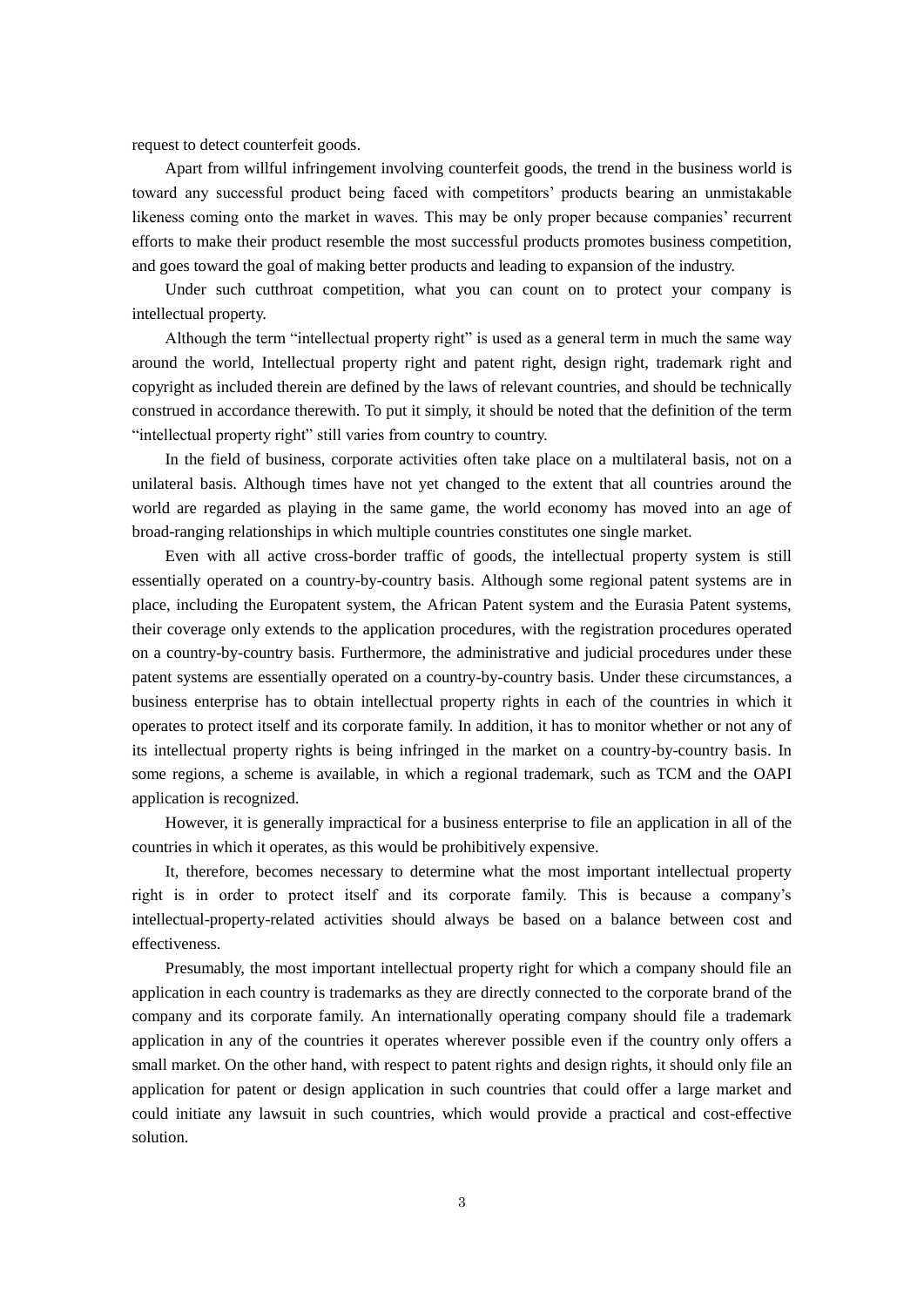#### **5. Brief Overview of the Intellectual Property Right System**

Although the definition of intellectual property rights appears to vary somewhat between countries, the fundamental philosophy is the same partly because of the constraints imposed by the underlying treaties.

In general, the term "intellectual property right" is a collective term for patent right, utility model right, trademark right and copyright.

The intellectual property right system provides for protection for functions, performance, designs and naming which provide a product with a feature.

The functions and performance of a product are protected by patent right, the design of a product by design right and the naming of a product by trademark right. The term "protected" as used herein refers to the state in which any person other than the right holder is precluded from exploiting the relevant invention behind the product for manufacturing and distribution and for which the right holder has been granted with an exclusive right to exploit the invention.

While a patent right grants the holder an exclusive right to exploit an invention for a limited term in exchange for laying open the content of the invention to the public, a trademark right plays a different economic and social role.

A trademark right is not intended to protect creations but to protect the "reputation" established by a product and thereby a company. Such reputation will last as long as the trademark is in use. A trademark right can be used indefinitely provided the necessary renewal procedures are followed, which is not the case with patent right, design right and utility model right.

The purpose of the trademark system is to maintain the business reputation of the user of a trademark by giving protection and thereby contributing to the expansion of industry while protecting the interests of consumers.

#### **6. Issue of Choice among Types of Intellectual Property Right**

A patent right provides its holder with an exclusive right with respect to a novel and advanced invention which utilizes natural laws for a term of 20 years starting from the date of application. Some countries employ different criteria in which more importance is attached to the usefulness of the invention by abolishing the requirement that the invention shall utilize natural laws. In such countries, an invention is patented only if it is useful, and therefore, an invention not utilizing natural laws, such as one relating to business method, could be easily covered by a patent right, which may make a difference in practical terms.

A utility model right provides its holder with an exclusive right with respect to a device or the creation of technical ideas utilizing natural laws concerning the shape, the structure or a combination of both for a certain term starting from the date of application. This is intended to give protection to minor inventions made by a small or medium-sized enterprise or an individual inventor, in view of the tendency of a majority of patent applications being filed by large companies with enormous research funding. In many cases, an application for utility model or "petty patent" is not subjected to substantive examination, and the term of utility model right or petty patent right is shorter than that of patent right.

In pursuit of intellectual property right, a company's decision on which to choose between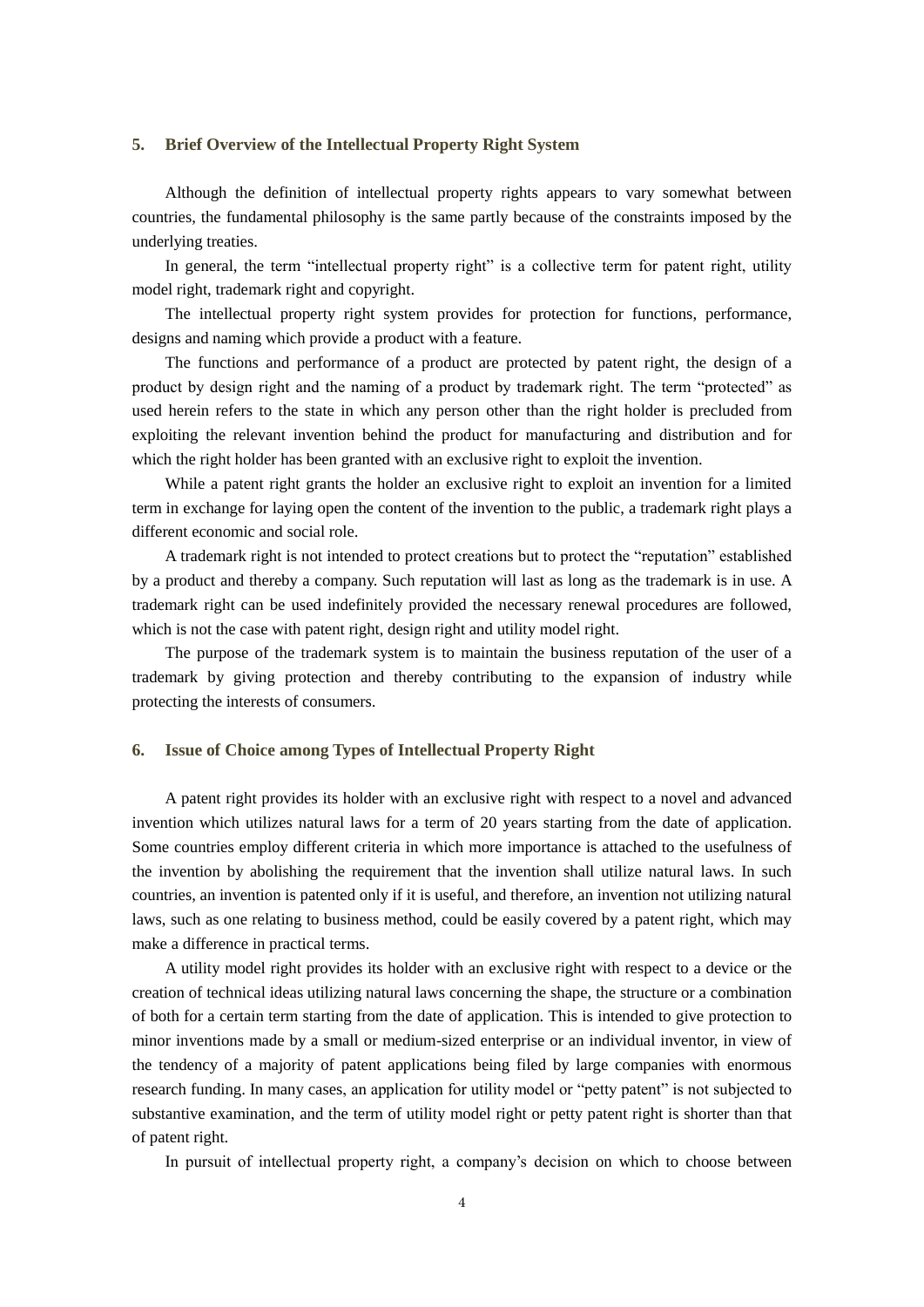patent and utility model or petty patent depends on the corporate strategy for intellectual strategy the company follows.

One possible strategy is that a patent application is filed with respect to a substantial invention while that an application for utility model or petty patent is filed with respect to a less substantial invention. Another possible strategy is that pursuit of utility model right or petty patent right, which is more loosely defined and shorter in term, should be avoided and that patent right should be exclusively pursued. Some companies follow the strategy of filing an application both for patent and utility model with respect to the same invention. Any of these strategies should be based on an understanding of the advantages and disadvantages of the intellectual property systems in place in the relevant countries.

A design right provides its holder with an exclusive right with respect to the design or the unique shape, pattern or color of an article which create an aesthetic impression for a term of 20 years starting from the date of registration.

A trademark right provides protection to mark(s) (any character(s), figure(s), sign(s), or three-dimensional shape(s)) which is used in connection with goods or services, for a term of  $10$ years starting from the date of registration. This term may be renewed for additional 10-year periods if the holder so desires.

The same issue arises in connection with choice between design right and trademark right in pursuit of intellectual property right, as is the case with the choice between patent right and utility model.

Although the term of design right only extends for 20 years, successful establishment of the corporate image of a company in the market largely depends on the design of the articles that the company produces. Consumers often feel an attachment for an article with a distinct design and desire to have the design kept unchanged even years after. In this context, one approach that can be employed by a company to prevent its competitor(s) from bringing an article with the same design to the market upon expiration of the term of design right is to file an application for trademark registration with respect to the three-dimensional mark or design image in question. There are other approaches, including one in which an application for design registration is filed again with respect to the same design with the addition of the minimum modifications necessary to ensure novelty. Another approach is to resort to the copyright system or the Unfair Competition Prevention Act. Given that trademark right is actually regarded to be substantially involved in protection of designs, effective protection of designs by design right or trademark right would be available if such right is used on a good understanding of both the design registration system and the trademark system.

Copyright is intended for the protection of copyrightable works, which specifically include novels and treatises, pictorial art, photographs, music, movie pictures (video pictures), computer programs, etc. These works except for computer programs have been traditionally covered by copyright and have become established as being protectable by copyright. Computer programs have seen rapid development in recent years, and have gradually become subject to copyright to accommodate such development and, hence, are mentioned or referred to in the Copyright Act. In some countries, the examination guidelines require the special handling of computer programs on the ground that they are protectable by patent as well as copyright.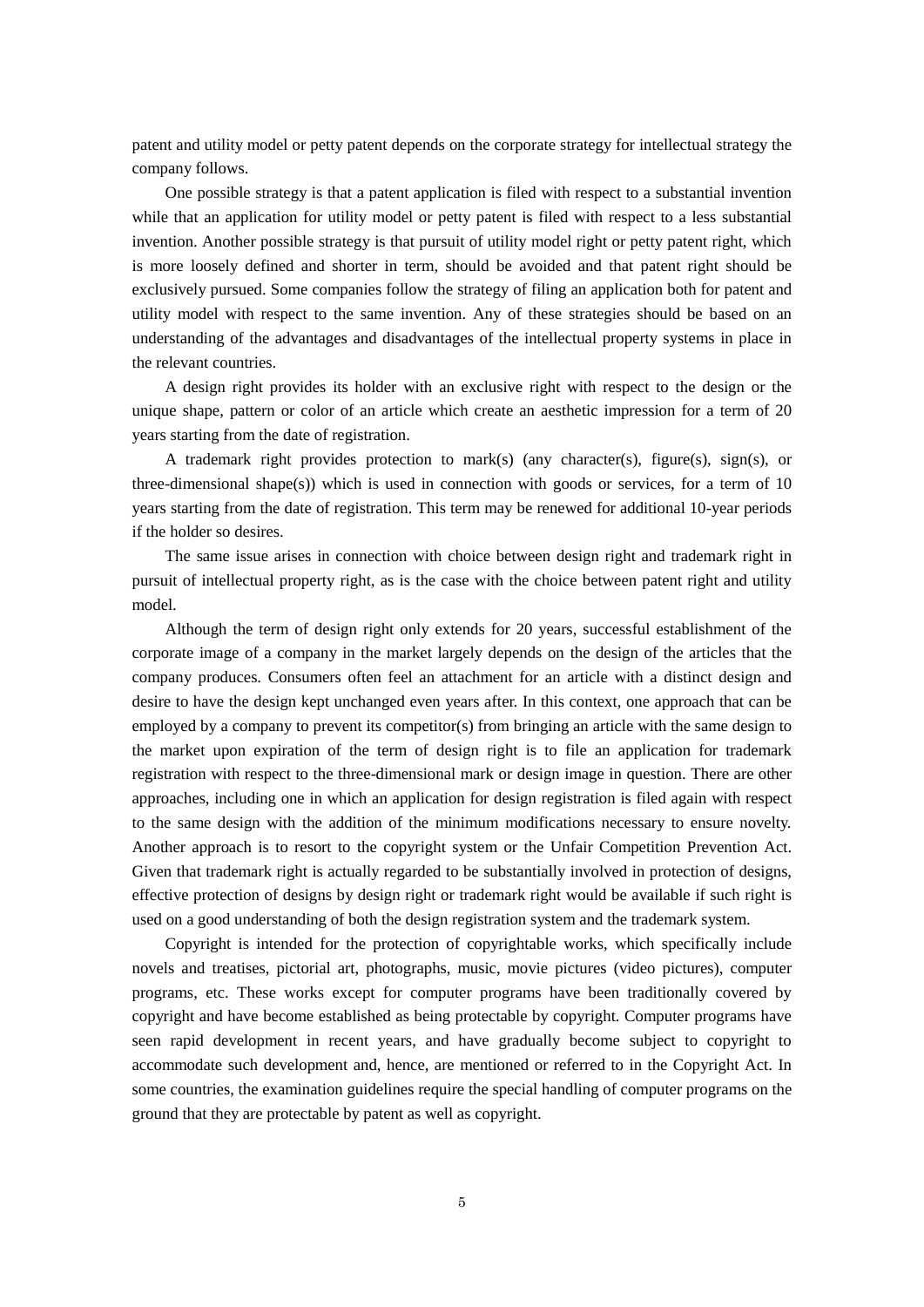#### **7. Business Implications of Trademark-related Activities**

Business enterprises are aware that increased recognition of their own trademarks in the world market would boost their chances of business success by expanding sales of the goods they produce or services they provide. When more than one article of similar price and performance is available, a potential purchaser's decision often depends on the trademark, which the articles bear. Particularly, traditional articles, not based on new technology, show such a tendency strongly. The more the purchaser is satisfied with an article he/she has previously used, the more his/her sense of satisfaction will be embodied by the trademark the article bears. Inversely, the more the purchaser is dissatisfied with an article he/she used previously, the more his/her sense of dissatisfaction will be embodied by the trademark the article bears.

This close relationship between the trademark(s) of a company and its business requires its trademark personnel to do more than simply to ensure that the trademark application procedures are completed in accordance with the provisions of the law.

As preparation for filing an application for trademark registration, the trademark personnel should work out alternative options of candidate marks for trademark application, including those which virtually represent the corporate name, or which have the corporate philosophy in words or image, or which are based on features of the article bearing the trademark. A choice should be made among these options. The adequateness of the choice should be measured on the basis of whether the passion for business success, as possessed by at the staff of the company, is adequately represented by the trademark or not. Once a company succeeds in business under any trademark, immeasurable value will be built under the trademark. This sort of passion for success in business will serve as primary motivation for making good choices. While it makes little difference who carries out the application procedures at a company, the existence of a strong motivation for making goods choices will make a difference to the way the duty of application for trademark registration is performed. The stronger such motivation is the broader and deeper consideration will be involved.

Likewise, the value of a business brand and a product brand will vary depending on commercial success. However, both business brand and product brand are more flexible than the corporate brand itself. Particularly, with respect to product brand, some trademarks are in use as long as the products bearing them remain successful. Other trademarks are often replaced with a newer-looking trademark when a new generation of the product is introduced or in response to changing times. Any trademark which becomes outdated, or whose image has become obsolete or which is borne by unsuccessful products is bound to be replaced at the first available opportunity.

In this way, a trademark varies in value depending on the underlying business success. In filing a trademark application, the person in charge of the intellectual property Dept. should be aware of the business climate.

#### **8. Selection of Candidate Marks for Trademark Application**

Selection of candidate marks for trademark application at a company involves various departments within the company.

With respect to a trademark application in which a corporate brand is involved, at the direction of the management, the relevant departments within a company typically conduct study projects. In some cases, a department such as the corporate planning Dept., which prepares a draft plan for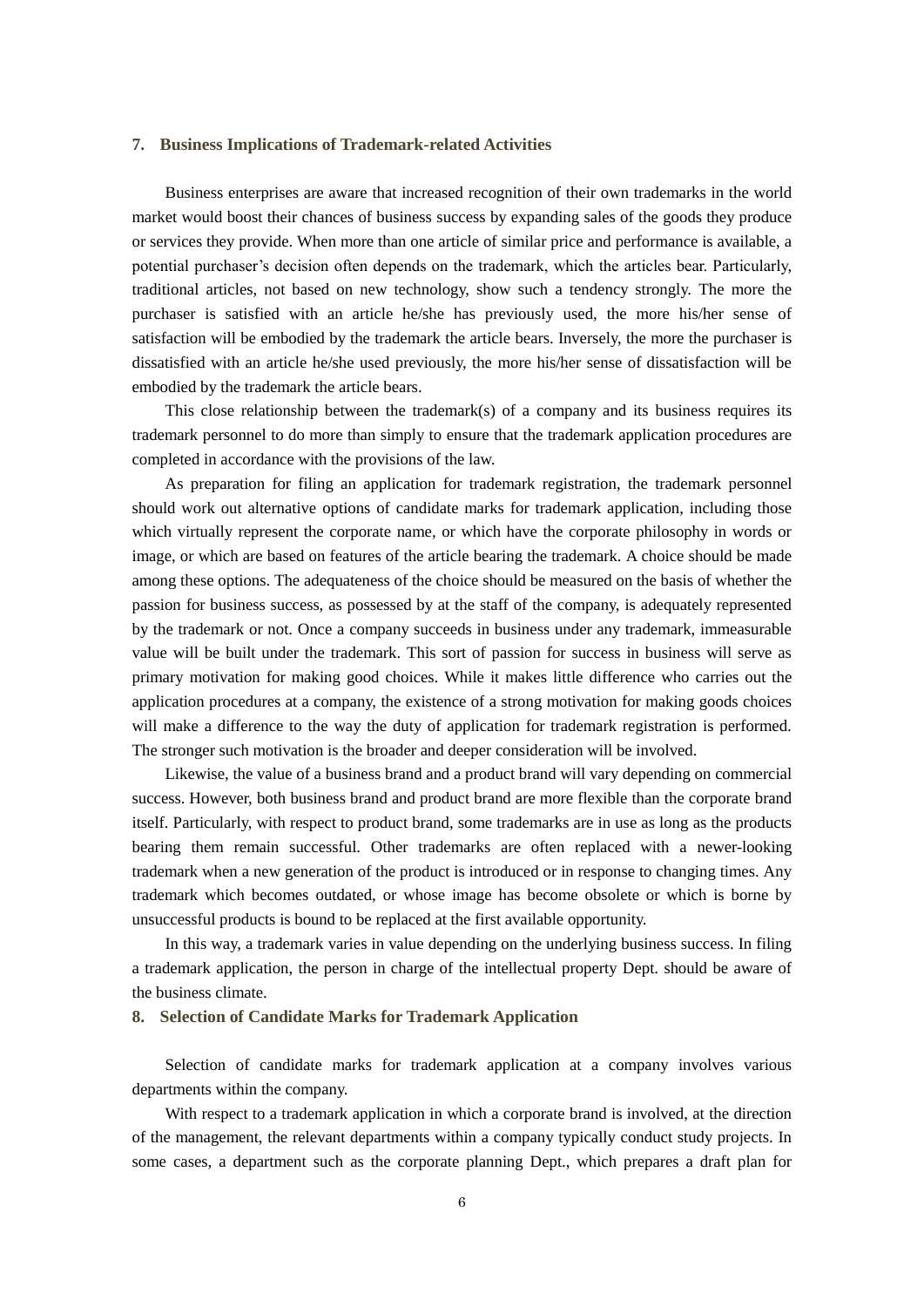corporate policy and initiatives, takes the lead studying organizing studies.

With respect to a trademark application in which a business brand is involved, the business planning Dept. usually takes the lead, and with respect to a trademark application in which a product brand is involved, the marketing Dept. or product planning function within the R&D Dept. usually does. In the latter case, the marketing Dept. and the R&D Dept. often consult each other. The Marketing Dept. possesses a lot of information about the needs of the market, and hence, holds the job of making suggestions and offering advice on what would gain traction as a trademark in the market. The R&D Dept. has the responsibility of making suggestions and offering comments from the perspective of the identity of the relevant products produced through the product development process.

The way in which the Intellectual Property Dept. gets involved in the selection of candidate marks for trademark application depends on how much information the Intellectual Property Dept. has about the trademark application program. Mere knowledge about the legal formalities of trademark application is not enough as an outside law firm can offer this function.

# **9. The way in which the Intellectual Property Dept. gets involved in the selection of candidate marks for trademark application**

Important information that the Intellectual Property Dept. holds is information about the registrabilty of candidate marks for trademark application. Such information has been derived from its analysis of such trademark applications, including those filed by others, which has been subject to final refusal and its expertise regarding trial/appeal decisions and court precedents that have been opened to public inspection, and its accumulated experience of filing trademark applications.

In addition to offering advice on the registrability of candidate marks, the Intellectual Property Dept. could evaluate the level of appeal to the public that the candidate marks for trademark have. Many of the staff in charge of trademarks in the Intellectual Property Dept. have been engaged in the same work as specialists and often with relatively long years of service, and therefore, they have considerable accumulated information and knowledge about successful and failed trademarks. Such knowledge will serve as a filter to effectively prevent candidate marks similar to other companies' failed trademarks from being chosen.

In many cases, a person with long years of experience of filing trademark applications in the Intellectual Property Dept. can also estimate how much modification of a candidate mark for trademark application, which is similar to another company's registered trademark, is necessary to make it look like a different trademark.

On the other hand, in many cases, the staff in charge of the naming of new products in the Marketing Dept. or the R&D Dept. are not specialists, but just happened to get the job as a result of job rotation. To put it simply, they have only limited experience in or knowledge of the naming of new products.

Given this factor, it would be effective if the Intellectual Property Dept. got involved in selection of candidate marks for trademark application from the beginning. The active involvement of the person in charge of trademarks in the Intellectual Property Dept. in the selection of candidate marks for trademark application would be an excellent opportunity to put his/her knowledge and expertise to use.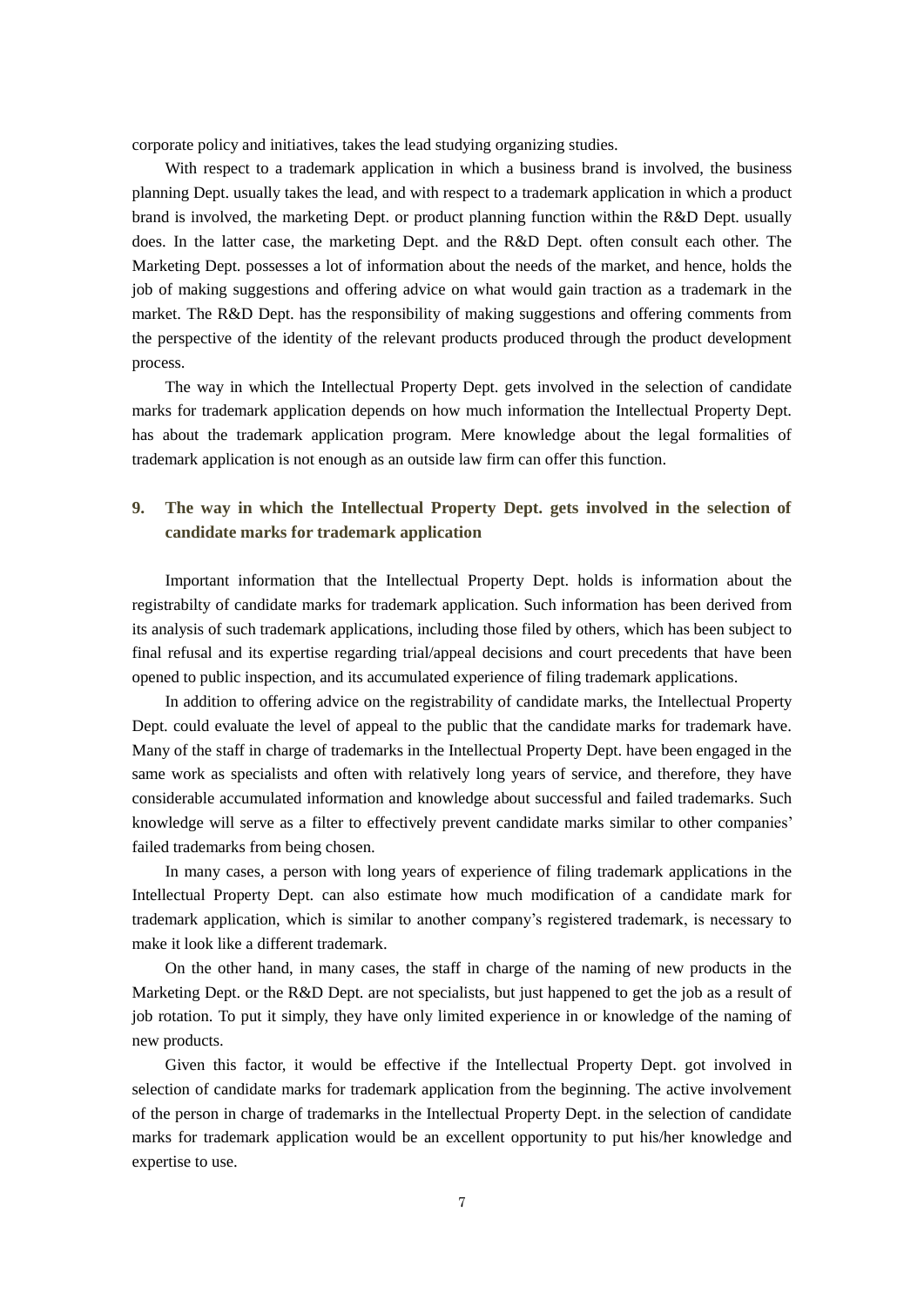As a result of the general expansion of the scope of responsibility of Intellectual Property Depts., the study of the feeling of language has picked up stream in recent years. More specifically, various research projects and studies of the phonetic or visual impressions a word or string of words or a sound makes have led to the practices as exemplified by using soft-sounding words for women's goods and dynamic-sounding words for men's goods. Any staff in charge of trademarks in an Intellectual Property Dept. are in a good position to easily learn "the essence of a good trademark," which would directly translate into a real contribution to the development of the company's business.

Making an accurate judgment on whether a trademark is a good one or not may require a search of similar trademarks or, in some cases, consulting with a lawyer specialized in trademarks in the relevant countries. Access to a network of such outside consultants represents the strength of a person in charge of trademarks at a company.

#### **10. Preliminary Step toward Filing: Fundamental Policy concerning Designated Goods**

Once it is decided to file a trademark application, at the suggestion of management or any other department or on its own initiative, staff in the Intellectual Property Dept. should follow the procedures.

First of all, they should understand the current business climate.

Next, they should designate the goods on which the trademark will be used. In many situations where a corporate brand is involved in the trademark application, every class of designated goods is covered. This is because it would be of no interest to consumers and the market what goods a company has designated at the time of filing a trademark application. If a competitor places on the market goods that the company did not designate with the same trademark, consumers would take the goods to have been manufactured by the company.

Given the profit-oriented aspect of business activities, a company has the future potential of expanding into different businesses. It would be very unfortunate if a failure to designate any potential target goods in filing a trademark application in which a corporate brand is involved poses a later problem for business expansion.

With respect to a trademark application in which a corporate brand is involved, designation of the goods on which the trademark is used may take place in a limited way relative to the one in which a corporate brand is involved. Depending on the situation, it can be determined whether such designation of goods should be based on the current product line or on an extended product line as projected. Eventually, a decision would be made based on a trade-off between the increased number of designated goods and an increase in cost associated with such an increase in the number of designated goods.

The staff of the Intellectual Property Dept. should make certain, in advance, of the trademark classification available for registration and classes of goods or services that can be designated for each of countries where a trademark application is to be filed. Many countries base their trademark classification available for registration on the International Classification of Goods and Services. Some countries, such as Canada, employ a unique classification. Furthermore, some countries employ a multi-class application system and others a single-class application system. Given that many countries employ the International Classification of Goods and Services, a study should be made, in advance, to check how the class of goods or services should be appropriately stated in filing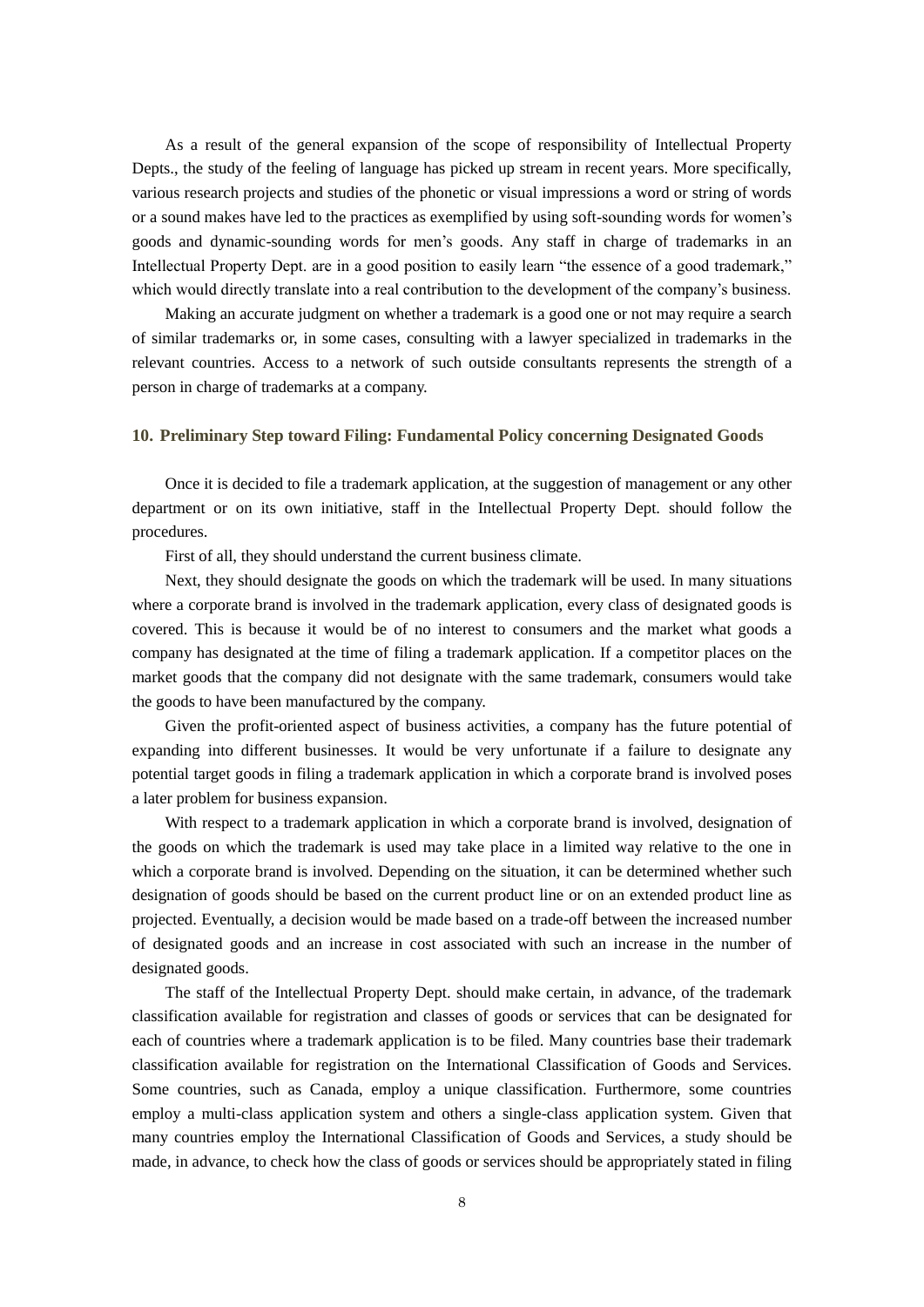documents to have the trademark registered with no objection.

Detailed descriptions of designated goods are posted on the websites of the national patent office in individual countries, which provide the latest and the most reliable information. It should be remembered that reference to outdated documents involves the risk of using outdated information and hence subject to error.

Associated with the information service system offered by the national patent office in individual countries, an information retrieval service is available in which retrieving information with a keyword generates a list of relevant designated goods or services together with the class. Making full use of such officially available information data and tools plays a key element in getting tasks prior to filing done properly.

#### **11. How to Decide the Country in which a Trademark Application is to be Filed**

In practical terms, trademark application procedures are, in many cases, not initiated by the Intellectual Property Dept. on its own initiative, but at the request of the Corporate Planning Dept., the Marketing Dept. or the R&D Dept.

A written request for filing a trademark application typically includes a proposed trademark for registration and information on when use of the trademark is to be started, on what goods and in what usage pattern it is intended to be used, whether it is to be used at home or abroad, and if it is to be used abroad, in which countries. Including a sales plan showing the estimated sales volume for the product(s) bearing the trademark for the country or countries in which use of the trademark is intended would promote an understanding of the size and importance of the relevant markets and facilitate efforts to effectively obtain a trademark right.

In filing a trademark application, a globally operating company should take special care when selecting the country or countries in which a trademark application is filed so that the selection decision is in line with the future direction of its business and product development strategy.

If there is any doubt about the content of the written request for filing a trademark application received by the Intellectual Property Dept., the person in charge of the Intellectual Property Dept. should proactively get in touch with the department which made the request or any other department that may be able to provide relevant business information in order to gain a full understanding of the background behind the request to have a trademark registration filed.

However, in an ever-changing business environment, the Marketing Dept., the function that usually requests the filing of a trademark application, very often faces unexpected business developments. If a product bearing the trademark thrives in the market, the Marketing Dept. will see the product moving into an increasing number of countries. If the product is unsuccessful, it will become subject to decreased or discontinued production.

With respect to a patent application or a design application, the novelty requirement for patentability or registrability sets a one-year limit on the period in which an applicant for patent or design right is allowed to claim priority, and after the elapse of the period, a company that has filed a patent application or a design application in a country may not file an application claiming priority in any other country even if it has moved or plans to move into those other countries. Consequently, after the elapse of the period, there will be no opportunities for the applicant to increase the number of countries in which an application claiming priority is filed and hence, no selection of a country or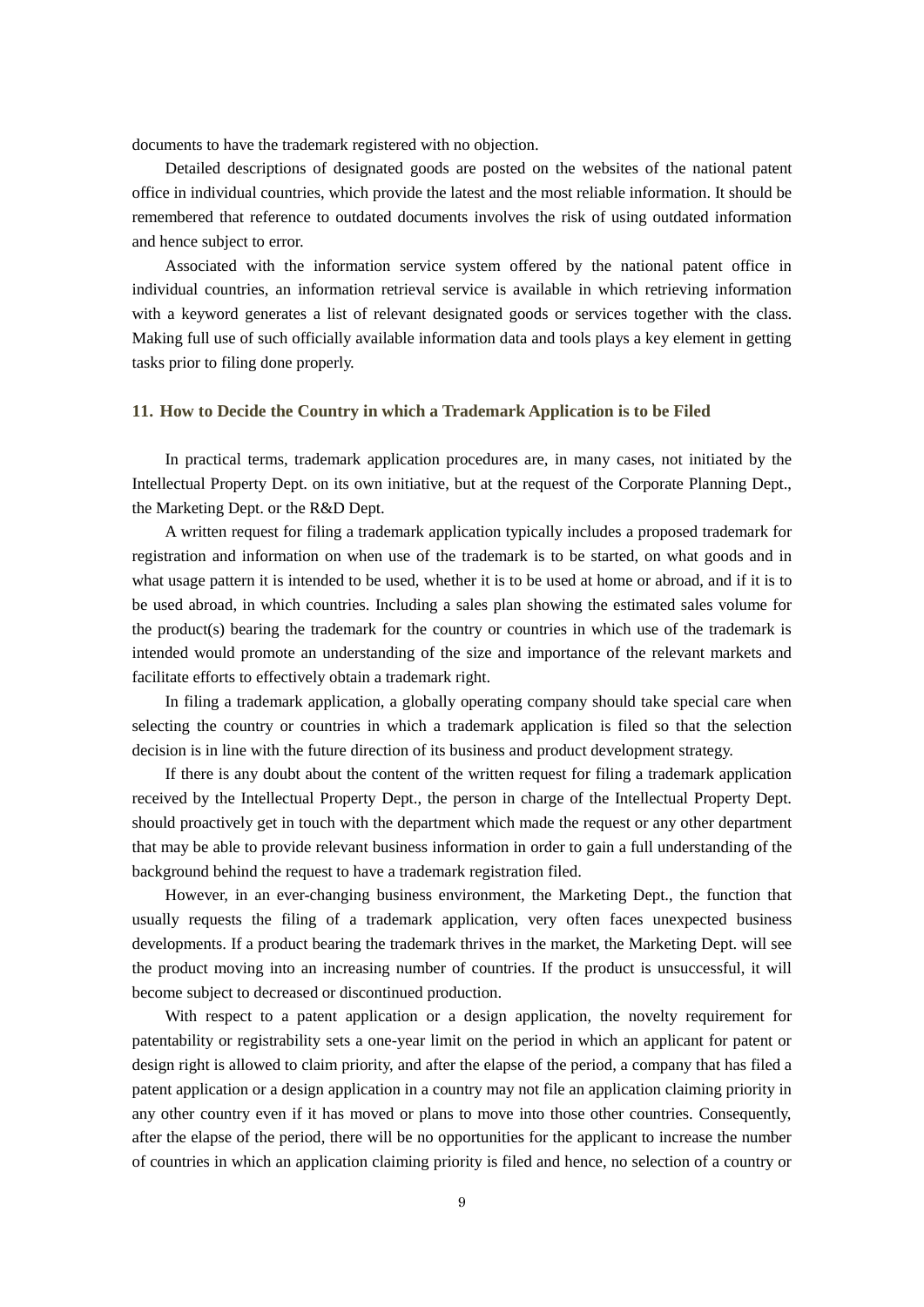countries in which an application claiming priority is filed would be involved. With respect to an international patent application under the PCT, an applicant is granted a little longer time period within which it is required to select a country or countries in which it files an application claiming priority. However, a certain limit is placed on the length of the time period.

In contrast, no novelty requirement apples to a trademark application, and therefore, an applicant who has filed a trademark application in a country can file a trademark application in any other country at any later time. Therefore, a person in charge of trademark application should constantly stay up-to-date with the latest business information.

#### **12. What if Another Company Has an Identical or Similar Trademark Registered?**

Upon receipt of a written request to file a trademark application, the Intellectual Property Dept. should determine whether the trademark can be used or not and whether it is necessary to file a trademark application or not. Prior to making such a decision, an investigation should be made into whether or not any other company has filed a trademark application with respect to an identical or similar trademark to the one in question.

If another company already has an identical or similar trademark registered, use of or filing of a trademark application with respect to the trademark in question would be denied.

In this case, there is no possibility of the trademark in question being successfully registered.

If there is a strong need for the company to use the trademark in question, a different process involving negotiations regarding the assignment or transfer of the other company's trademark, needs to be followed.

## **13. Filing**

If a company has a patent attorney in its employ, it can file a trademark application directly with the relevant patent offices in the home country and abroad. The decision whether the application procedures should be carried out internally or commissioned to a patent agent office should be made by comparing the skills available and the time and costs that would be incurred.

To gain an understanding of trademark laws and application procedures around the world and to keep the knowledge up-to-date requires considerable resources and effort. However, if it is planned to file an application only in the home country, internal resources should be sufficient.

Business enterprises are always faced with a trade-off between their activities and the costs thereby incurred. In this context, a reasonable solution needs to be found.

The registrability of a trademark will be determined based on whether the trademark meets the basic requirements for registrability as set forth in the Trademark Act. Upon the filing of a trademark application with the Patent Office, the application will be subjected to formality examination to check whether it has been filed according to the form and procedures prescribed. If the application proves to meet the requirements under formality examination, then it will be subjected to substantive examination for registrabilty (this is not the case in some countries).

With many slight differences existing between different countries, you should move ahead with practical business by thinking such difference for the common policy only in recognition of any significant difference.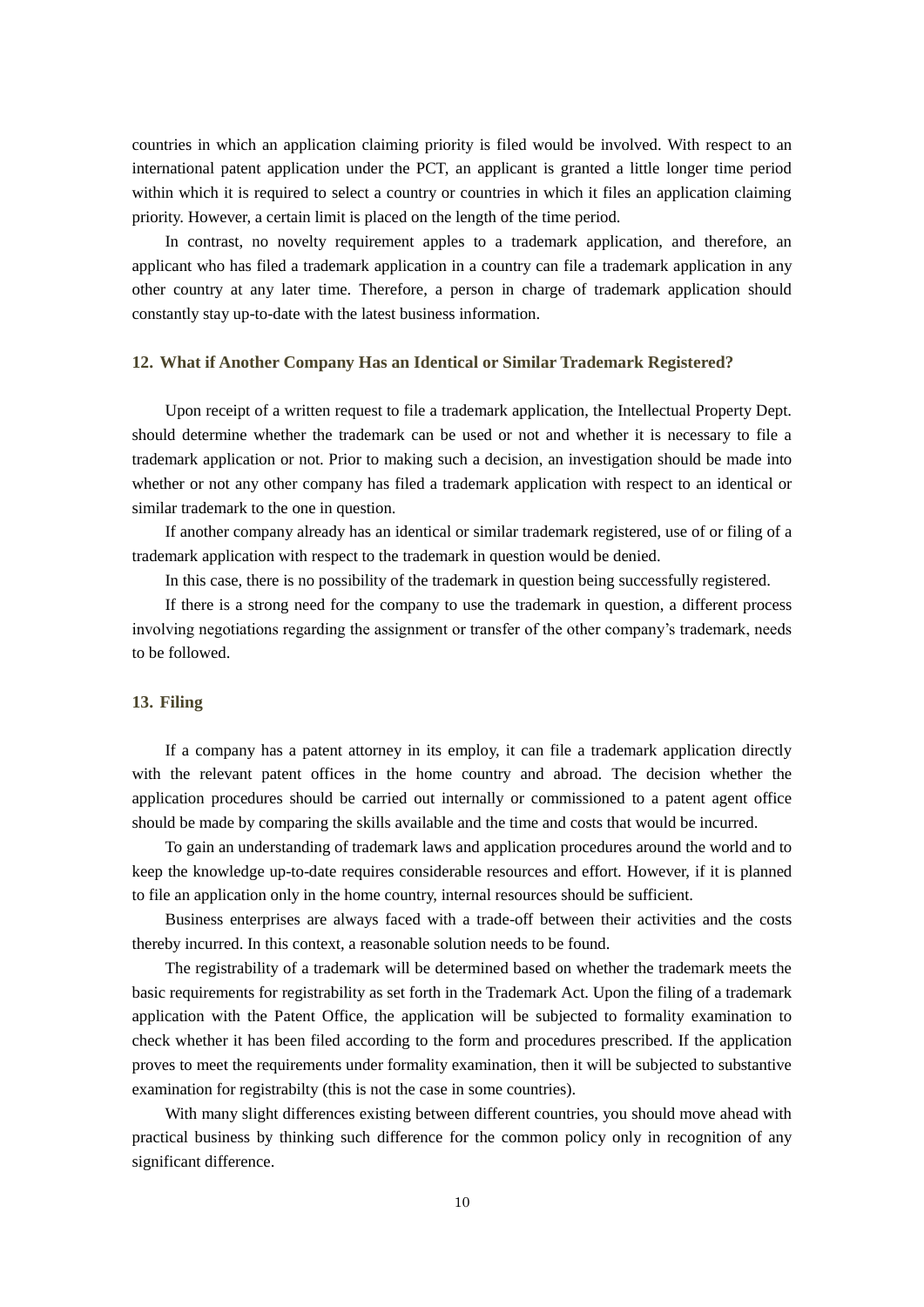Upon completion of a filing of a trademark application with the Patent Office by a patent agent, the patent agent will send you a set of application documents, which you should carefully check for any mistakes.

Upon assignment of an application number to the trademark application by the Patent Office, application procedures will be completed by entering the data in the internal data management system.

## **14. Requirements for Registrability under Substantive Examination**

Although requirements for registrability under substantive examination are different from country to country, apart from those specified in the Trademark Law Treaty, general descriptions will be given here using examples from the requirements for registrability under substantive examination as set forth in the Trademark Act of Japan.

The person in charge of trademarks in the Intellectual Property Dept. should determine whether the trademark subject to the filing of a trademark application meets the requirements for registrability prior to filing an application with the Patent Office.

"A trademark that consists solely of a mark indicating, in a common manner, the common name of the goods or services" may not be registered.

It follows that if the good is, for example, a watch, the trademark "watch" may not be registered and if the service is, for example, air transportation, the trademark "air transportation" may not be registered on the ground that it would be unreasonable to grant an exclusive right to use the common name of goods or services which all people use.

"A trademark that is customarily used in connection with the goods or services" may not be registered.

This is because such a trademark has no distinctive feature as a fundamental function of a trademark.

Wording changes with the times. Some words as brought into use by a specific company or a specific individual have become established as the common or generic name of goods or services, or have come into customary use to describe an unspecified number of goods or services over time. What is more commonly the case is that a hot-selling product has achieved domination of the market and that the trademark used by the company has come into customary use as the common name of goods or services as the times advances. For example, in Vietnam, the trademark "Honda" is customarily used to describe a motorcycle. However, the trademark would not be subjected to revocation on the ground that it came into use in such a manner because it had been registered before it came into use in such a manner.

In such a case, efforts need to be taken to prevent the relevant trademark from being customarily used as the common name of the goods by raising an objection to such use as Honda has done. In any event, any trademark that is customarily used in connection with the goods or services at the time of filing an application for trademark registration may not be registered.

"A trademark that consists solely of a mark indicating, in a common manner, in the case of goods, the place of origin, place of sale, quantity, raw materials, efficacy, intended purpose, quantity,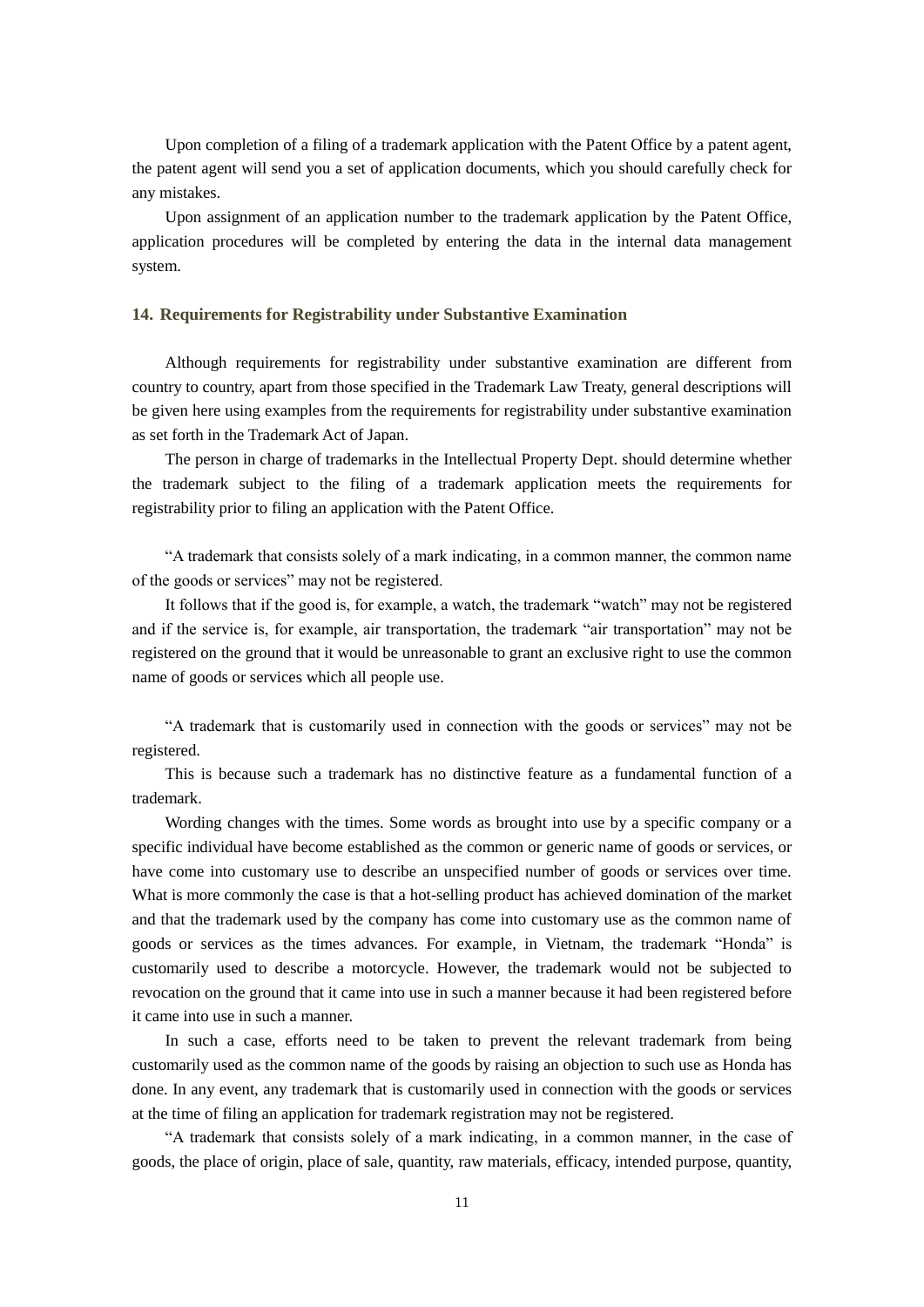shape (including shape of packages), prices, the method or time of production or use, or in the case of series, the location of provision, quality, articles to be used in such provision, efficacy, intended purpose, quantity, modes, price or method or time of provision" may not be registered.

"A trademark that consists solely of a mark indicating, in a common manner, a common surname or name of a juridical person" may not be registered.

This rule is an obstacle if one wishes to use the surname of the founder of a company as the trade name and to have it registered as trademark. As a matter of fact, in many countries, many companies use the surname of their founders as the trade name because they, in many cases, started as a small-sized private concern. If the founder of a company has a common surname, it cannot be registered without modification. In that case, the problem associated with this requirement would be overcome by giving a twist to the surname with additional phraseology with its phonetic representation unchanged. Past records of use thereof would also be required.

A company that used the surname of its founder as a trademark when it was first established as a private concern often relinquishes the use of the name of the founder to represent its vision in pursuit of global expansion as it succeeds as a medium-sized company. Such a company will face the problem of how it evaluates the brand names it has established under the trademark. A trademark changed to more appropriately represent a future vision often provides the potential for the company to enter a phase of major change to realize significant achievements. Great care must be taken regarding changing a trademark that has served as corporate brand. If a company chooses not to change its trademark and continue to use it, the company often makes a minor progressive change to the design of the trademark to bring it up-to-date.

According to the World Intellectual Property Organization (WIPO), the longest-registered trademark in continuous use is "LONGINES." Since its registration in 1889, the initial concept of the trademark has never been subjected to change, and the registration of the trademark has been renewed for the total period of 120 years, which is simply marvelous.

"A trademark that consists solely of a very simple and common mark" may not be registered.

For example, a trademark that consists solely of  $\circ$  or  $\triangle$  may be said to be a very simple one. However, giving a twist to the trademark by partly cutting away a portion of the square or slightly ovalizing the  $\circlearrowright$  would make it a little difficult to express the trademark as "very simple." In some cases, a simple-shaped trademark leaves a stronger impression than a too complex one does. Seen in this light, this requirement may be a matter of degree.

In addition to those mentioned above, "a trademark by which consumers are not able to recognize the goods or services as those pertaining to a business of a particular person may not be registered."

Business enterprises expect examiners to make judgments on these matters according to objective criteria. However, it should be noted that, as a matter of fact, making such a judgment involves considerable sensitivity on the part of examiner, as there are no clearly defined boundaries.

In some cases, a trademark that has registrability may not be registered in view of its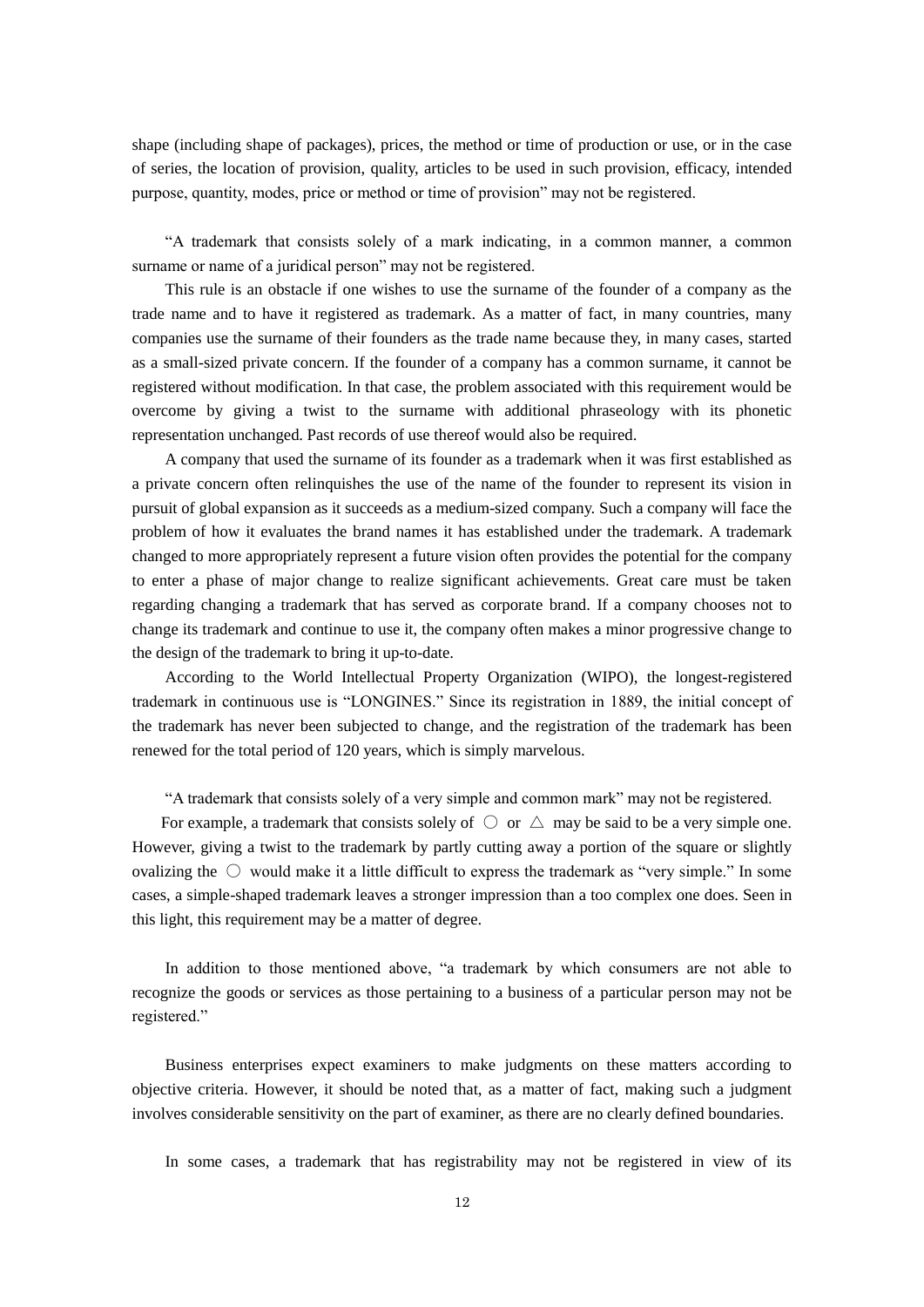relationship with a trademark of another person.

Examples of such trademark includes (i) "a trademark that is identical with, or similar to, an unregistered well-known trademark of another person"; (ii) "a trademark that is identical with or similar to a registered trademark"; (iii) "a trademark that is identical with a registered defensive mark of another person"; (iv) "a trademark that is likely to cause confusion in connection with the goods or services pertaining to a business of another person"; (v) "a trademark that is likely to mislead as to the quality of the goods or services"; and (vi) "a trademark that is identical with, or similar to, a trademark which is well known among consumers in Japan or abroad if such trademark is used for unfair purposes.

Some countries, including Japan, have a first-to-file system in place in which the person who first files an application for trademark registration is entitled to receive protection by the registered trademark. Other countries have a first-to-use system in which a trademark right comes into existence upon the start of use. Among others, in the U.S., Canada and the Philippines, a person who seeks to obtain a trademark registration is required to produce proof of his/her starting use of the trademark in connection with goods he/she produces as a business. Examples of appropriate proof of such use include a trade catalog or a photograph that demonstrates the actual use of the trademark in connection with the goods or an actual sticker bearing the trademark that is put on the goods. With respect to countries where such production of proof of use is required in filing an application for trademark registration or for renewal of registration, the person in charge of the Intellectual Property Dept. should cooperate with the Marketing Dept. in obtaining proof of use.

#### **15. Time Schedule from the Completion of Filing to Registration**

Shortly after the filing of a trademark registration is completed, an examination will take place within the patent offices of the relevant countries.

In a country where the process of trademark examination involves substantive examination, a series of examinations is carried out within the patent office to see whether or not the trademark has registrability as a trademark (or a function, as a trademark, of making goods or services in connection with which it is used distinguishable from those of any other person's) or whether a similar trademark has been registered by a third party or not.

If no problem is found in the process of examination, the trademark is allowed to be registered as it is. If any reason to refuse the registration of a trademark is found, the patent office will issue a notification of reasons for refusal to the applicant. If a notification of reasons for refusal is served on the applicant, and if the applicant has any objection to the contents and continues to wish to have the trademark registered, he/she has the opportunity to present his/her counterarguments in writing. In addition, if he/she thereby successfully eliminates the reasons for refusal referred to therein, the trademark will be allowed to be registered as a trademark. In creating counterarguments, in view of the purpose of counterarguments of eliminating reasons for refusal, the person in charge of trademarks in the Intellectual Property Dept. will play a central role. However, depending on the contents of the reasons for refusal, information available from other departments such as the Marketing Dept. should be used as reference.

Responding to a notification of reasons for refusal would serve as an opportunity for the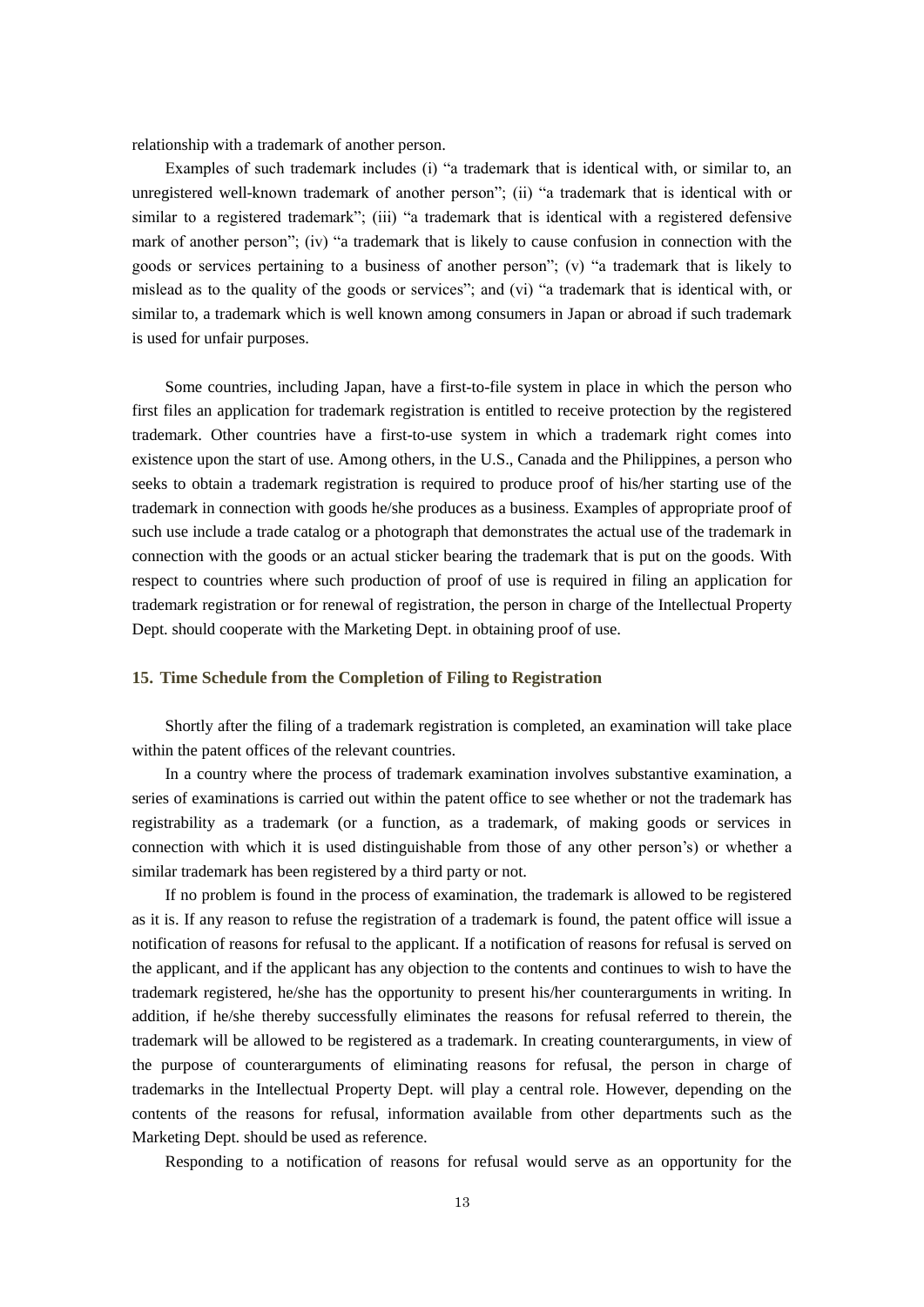applicant to present counterarguments as well as a chance to show off its capability of getting a directly filed application registered. Therefore, quick action is needed to ensure that the notification is responded to in the specified period. If a notification of reasons for refusal refers to any prior trademark of other person's, the person in charge of trademarks should use the Industrial Property Digital Library (IPDL) to personally confirm the detailed information on such prior trademark. This would enhance his/her skill of trademark management.

In this context, it should be noted, that the time limit to present a written argument is stipulated by law and therefore that monitoring of the deadline specified in law should be carried out with the use of the internal data management system lest the deadline be missed.

Upon submission of a written argument, if it is eventually determined that reasons for refusal continue to exist, a decision of refusal will be issued in writing, which can be interpreted as indicating that it is officially determined not to allow the relevant trademark to be registered. The reasons for any final decision of refusal will be sent to the applicant in writing.

If a decision to grant registration is transmitted to the applicant, is the applicant simply has to pay the registration fees.

#### **16. Responding to Reasons for Refusal**

To respond to a notification of reasons for refusal, the applicant is required to carry out a study on a case-by-case basis, taking into consideration the legal systems of the countries where an application has been filed, information on the applicant with respect to whether the cited trademark(s) is owned by a corporation or an individual, the details of the business in which the owner of the cited trademark right is engaged, competitive relationships between the owner of the cited trademark and the applicant and the status of use of the cited trademark.

In a case where a trademark that is identical with or similar to the trademark under application has been registered by any other person, some countries have a system in place in which a letter of consent issued by the owner of the prior trademark right may resolve the reasons for refusal. Use of this system would allow a company and its group companies to get relief from each other when these companies file an application for trademark registration separately with respect to similar trademarks.

As a method of avoiding the efforts necessary to resolve the reasons for refusal, the applicant can assign the trademark under application to the owner of a prior trademark right to get the trademark under application registered under the latter's name and then have the latter assign the registered trademark back to the applicant. Or else, the applicant can have the cited trademark assigned to itself.

If the applicant fails to resolve the reasons for refusal and receives a decision of refusal, it may file an appeal against examiner's decision of refusal with the Department of Appeal at the Japan Patent Office when it is dissatisfied with such decision.

#### **17. Computer-based Management of Trademark Applications**

A company can manually manage the trademark applications it has filed directly as long as it has a limited number of applications. However, as the number of applications increases,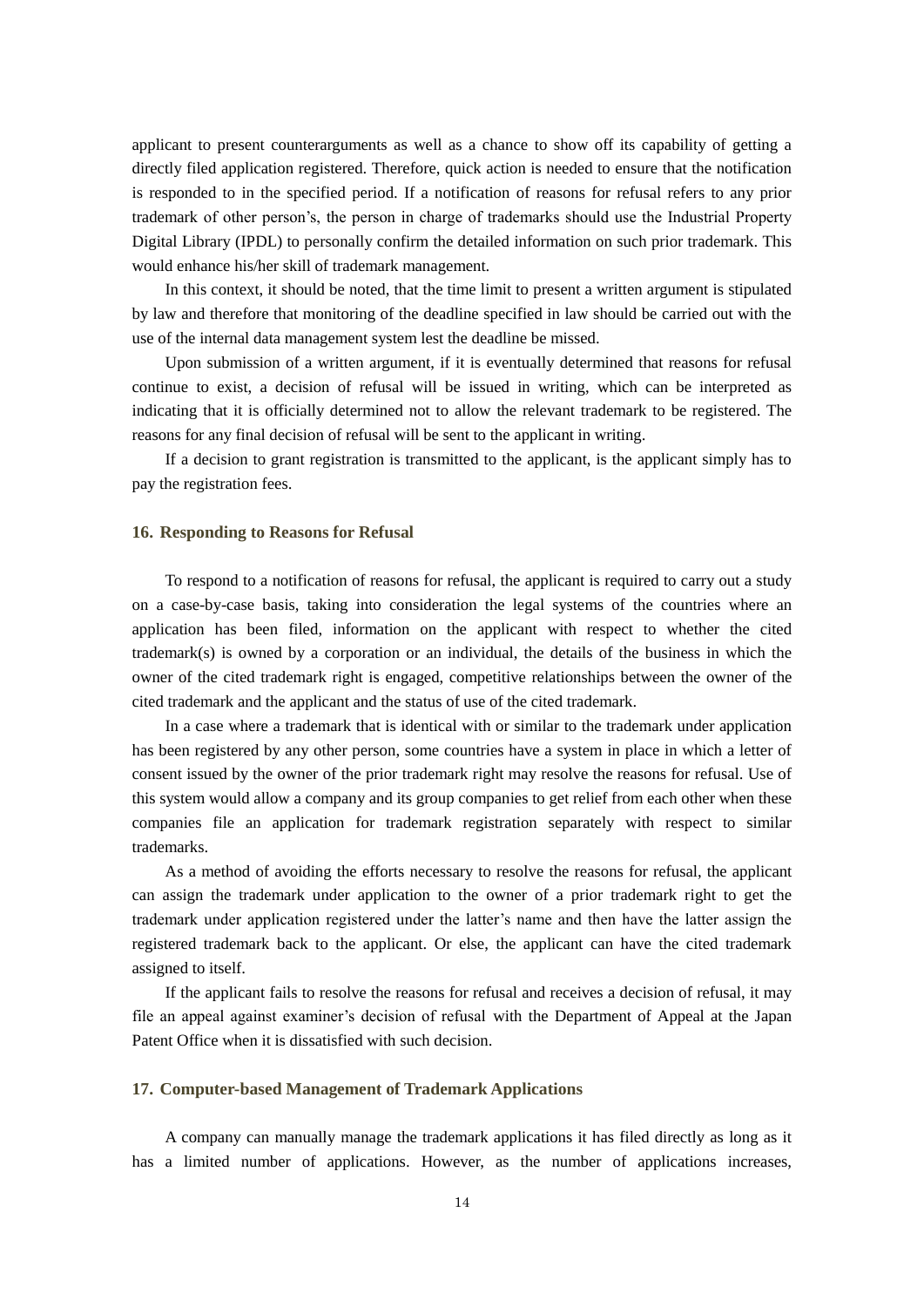computer-based management of trademark applications comes into picture.

Under the computer-based management system, a control number will be assigned to each of the applications filed, and necessary data for management, from progress notes to registration and renewal data, will be entered into the computer and followed for updating.

To increase the precision of trademark application management, it is desirable to include as many control items as possible. However, the inclusion of too many control items would increase the time needed for data entry without having a significant positive impact on management performance. Given that, computer database designers often build a program that accepts a huge range of diverse information on the grounds that subsequent modification would be more trouble, it should be remembered that management of trademark applications at a company is adequate enough if it only covers an appropriate scope in view of its competitive position in the industry.

Major control items include the following:

- Internal reception number; reception date; and person in charge within the company;
- Phonetic representation of the trademark; embodiment of the trademark; Place of use; and mode of use;
- International classification of the goods or services;
- The date on which registration of the trademark was granted; the time limit for payment of annual fee; the registration number; the date of registration; and
- Decision made as to the necessity to get the trademark registration renewed; the time limit for renewal; renewed registration number; the date of renewal.

# **18. Renewal of Duration Allowed for Trademarks as Contrasted with Other Types of Intellectual Property Right**

A trademark right comes into existence upon payment of an annual fee and upon registration of its establishment. Once a trademark right is registered, it continues to exist for a period of 10 years. As contrasted with a patent right, a design right and a utility model right the duration of which is limited by a ceiling, a trademark right may be renewed for further 10-year periods, each if the renewal procedures are completed before the trademark right lapses.

In this respect, a trademark right differs in character from other types of intellectual property right. This is why a trademark serves as a lasting means for representing a company. Any patent right that a company uses to protect its technology lapses 20 years from the filing date of application in many countries. Regardless of the innovativeness of the technology, other companies may use the technology without restriction after the elapse of 20 years from the filing date of application.

Given that the purpose of protection of a trademark is to maintain the business reputation of the person who uses it in connection with the goods or services the person produces or provides as a business, the business reputation of such a person as embodied in the trademark will carry on as long as the person uses the trademark. This is why the trademark system is designed to allow lasting use of a trademark subject to renewal of its registration.

This difference of trademark from other types of intellectual property right has significant implications for corporate intellectual property strategy.

A typical example is found in the pharmaceutical industry.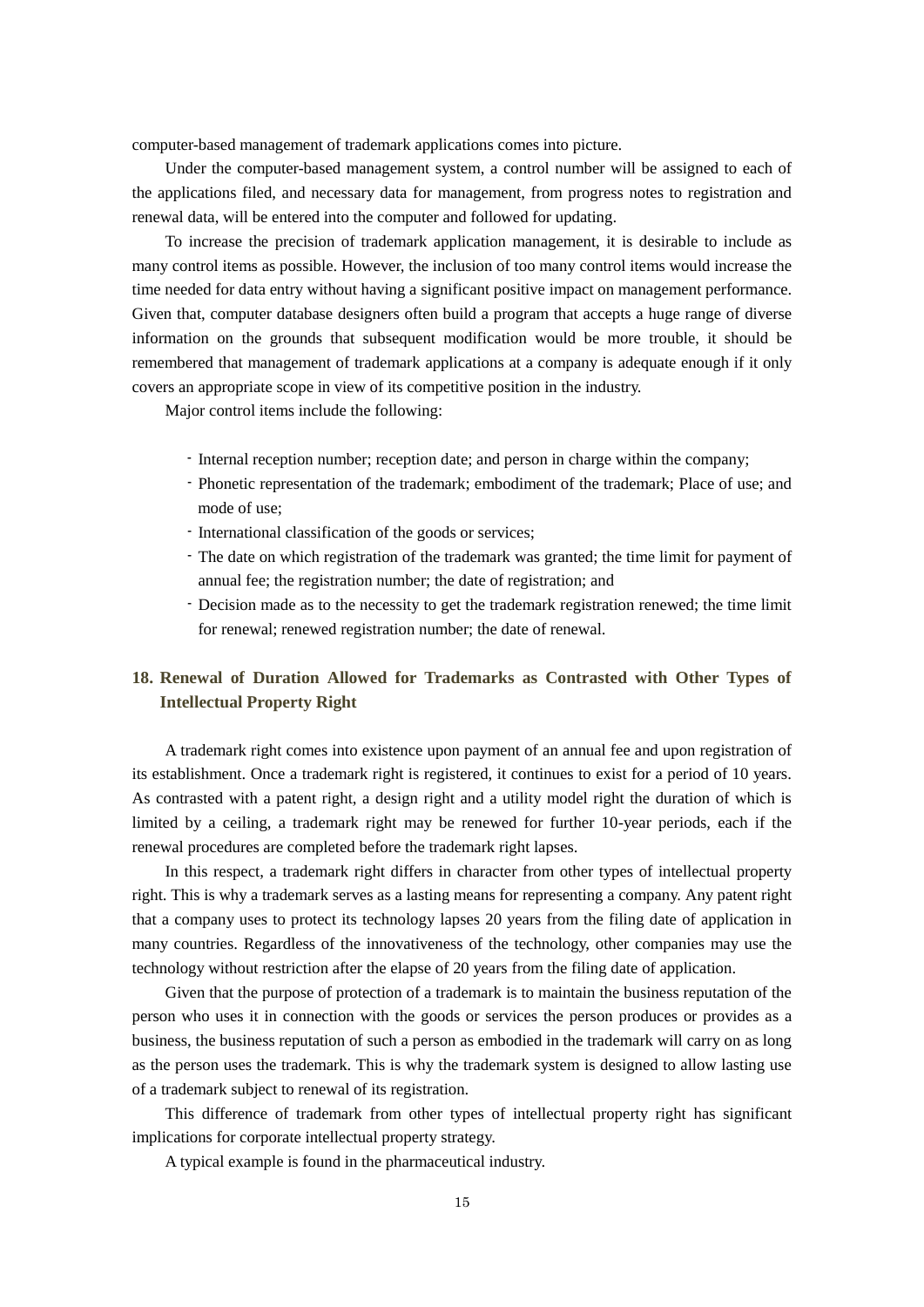Immediately after the term of a patent right relating to a medical product expires, moderately priced generic alternatives appear on the scene, which could make the manufacturer of the original medical product suffer an erosion of sales, profit and/or market share as protection of its medical product under the patent right has ceased. To prevent this situation from actually happening as far as possible, the manufacturer of the original medical product draws on the reputation that it has established in the market under its trademark in the preceding 20-year period of monopoly under its patent right relating to the medical product. A trademark used in connection with a medical product often has goodwill that is strong enough to continue making the medical product on which it is used a strong seller on its own. The fact of the matter is that some medical products continue selling after the expiration of the patent right by which they were protected, in the face of lower priced competing products which are also offered for sale in the market. This fact is evidence to show that a trademark works effectively in these cases in such manner that it represents the manufacturer's technological edge in the absence of protection under a patent right as a security of such technological edge due to the expiration thereof.

From a business perspective, the same holds true of design right. In some cases, a design serves as representing the corporate image of a company on its own. This implies that a design right as well as a trademark play an important role in constituting a corporate brand. Taking this into consideration, the legal term of design right that only extends for up to 20 years as counted from the date of registration may be too short to provide adequate protection to the design of successful products. If this is the case, the company has to deal with this problem by periodically making minor model changes by altering the design of the product and filing a new application for design registration in each case. As a minor model change is apt to be subject to refusal on the ground it does not makes any substantial difference from the view of prior art, the scope of such model change should be to the extent that it would not become subject to refusal on the ground of sameness. This sort of effort would serve to gain lasting protection of essential design elements of a company, which, in turn, would promote protection of a corporate brand by design right.

Matters as thus far described in this Section, all together, suggest that a person in charge of trademark and/or design management at a company should perform his/her duty, with a big picture view of how he/she could make the company's intellectual property workable to gain lasting protection of the corporate brand, on a routine basis. The person in charge of the Intellectual Property Dept. with such a big picture view of corporate branding would have a more positive sense of his/her making contribution to corporate activities.

# **19. Renewal Procedures**

A company with a wide-ranging product line and a large number of trademarks should have an adequate management system for the renewal of trademark registration in place to ensure that the decennial (every 10 years) renewal of the trademarks does indeed occur in a proper manner. Such a system involves the construction of a country-by-country list of trademarks that are reaching the deadline for renewal in the near future, giving several months prior notice, and checking with the Marketing Dept. and other relevant departments. for their future schedule of use of trademarks to decide on the necessity of renewal.

In some countries, a reclassification of goods and class is required to take place for certain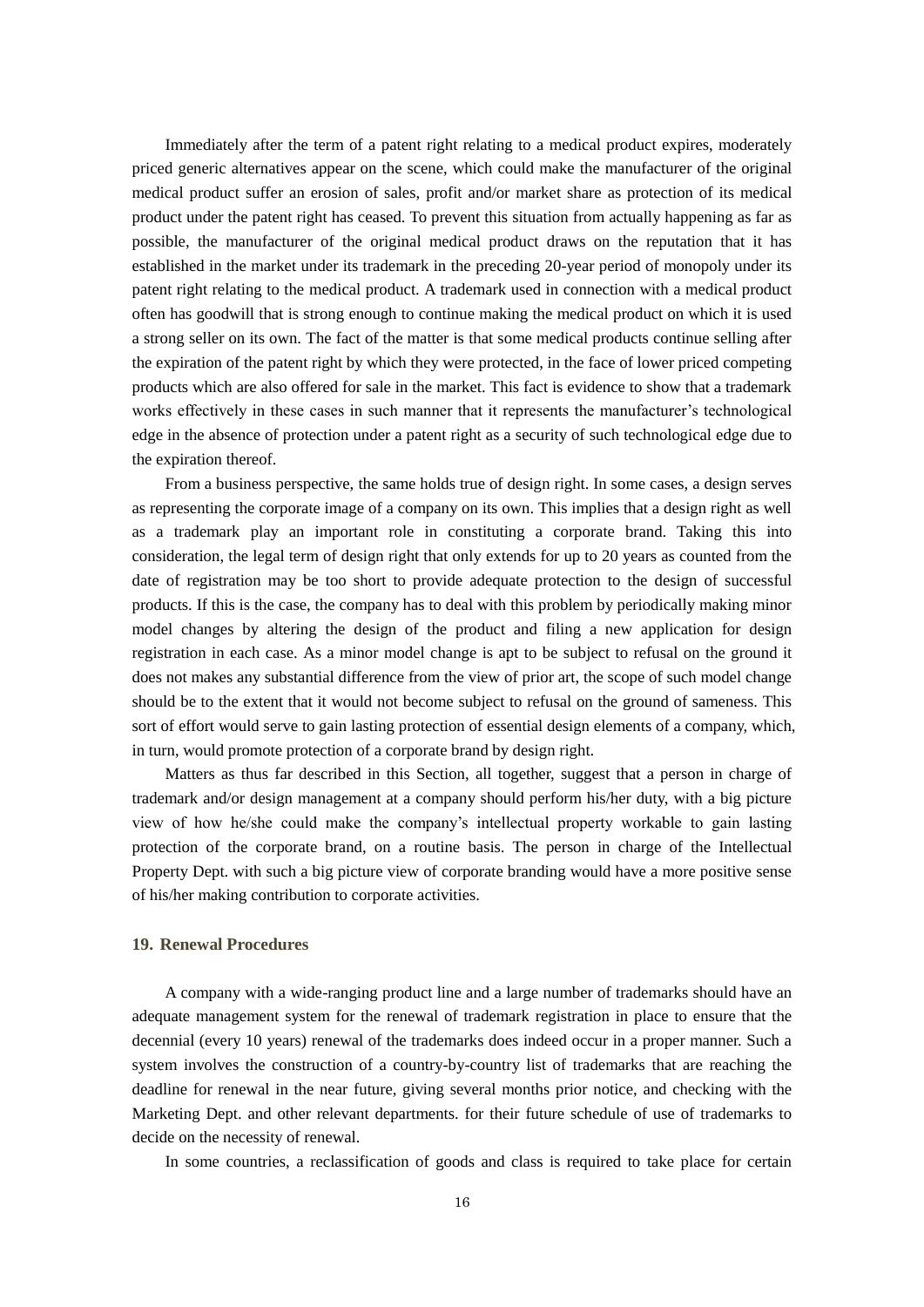trademarks, along with the renewal procedures. This is intended to reconcile any difference in the provisions of trademark law and trademark application/renewal procedures as a result of amendment thereto that may take place from time to time in the relevant country. For example, this involves replacing indications of the designated goods and the class of a trademark right registered under the old classification systems with the corresponding indications and class of the goods and services under the revised classification.

Even if this is the case, in some countries, a person who wishes to renew the registration of a trademark is allowed to get the trademark renewed without taking such reclassification procedures under the once-only rule under which no further renewal will be allowed with respect to the trademark. In such countries, such person needs to follow the appropriate reclassification procedures. To satisfy this need, he/she should essentially have a correct understanding of the relevant legal amendments.

#### **20. Decision on the Necessity to Renew a Trademark Registration**

The decision as to whether a trademark registration should be renewed or abandoned should be made mainly based on the business situation facing the owner of the trademark. If it continuously uses the trademark in connection with its product(s) or service(s), it should naturally choose to renew the trademark. Even if it has once ceased to use the trademark, it could restart use after a while, possibly at the request of customers since a brand image as built and penetrated into the market under the trademark is a company asset. When the time comes, the owner of the trademark would make a fool of itself if the trademark were lost to it and had passed into competitor's hands as a result of its abandonment of it. Therefore, a company must be careful about any abandonment of a trademark registration. Specifically, it is necessary to bear in mind that a product that was successful to a certain extent is most likely to come to life again. As a part of internal procedures, you could ask for an opinion from the Marketing Dept. and/or the Engineering Dept. about whether the trademark registration be abandoned or not. However, basically, it should be understood that a department responsible for management of trademarks should make such a decision on its own responsibility.

In general, the Marketing Dept. is more often subject to personnel reshuffling than other departments within a company are, with its staff members and manager replaced in a relatively short time period. In contrast, the general trend is that Intellectual Property Dept. is less subject to personnel reshuffling because a company places a high value on expertise in intellectual property management, with most of its staff members and managers performing the same work over an extended period of time.

In this context, it is practical for the Intellectual Property Dept. to bear the ultimate responsibility for making a decision on renewal or abandonment of trademarks that would involve the future business outlook as analyzed from a long-term perspective.

However, automatic renewal of all of a company's registered trademarks is not be economically justifiable. The costs involved must be taken into account.

Cost-effectiveness is one of essential considerations in doing business. From the standpoint of cost-effectiveness, it would be reasonable to renew those trademarks that are in use or are intended for use and abandon such trademarks that are not specifically intended for use and have a lower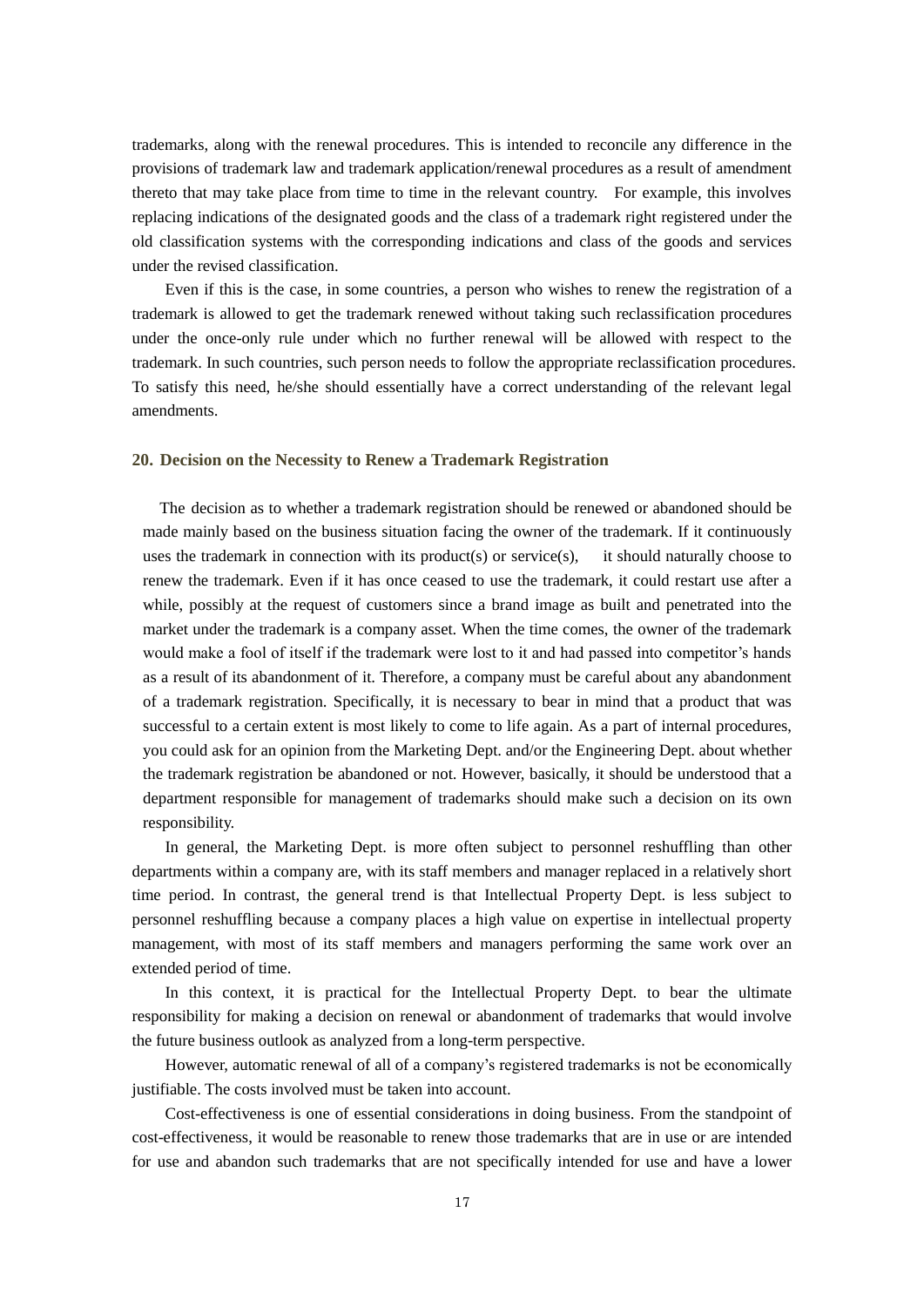property value, which may serve as a measure to prevent these trademarks from becoming subject to a demand for cancellation of trademark registration on the ground that they have not been continuously used. If the need arises to subsequently use the latter trademarks, an application could be filed again with respect to those trademarks. Many countries have in place a system in which a third party may file a demand for the cancellation of registered trademarks that have not been continuously used for a certain number of years on the ground of non-use.

## **21. Opposition to Registration**

The opposition to registration scheme provides any person with the means to prevent a trademark under application filed by any other person from being registered on the ground that if the examiner decides to grant registration of the trademark that it is likely to mislead consumers or cause confusions in the market. In many countries, a system is in place, to safeguard the public interest, in which the public at large may express their opinions regarding the examiner's judgment about the trademark application for which the examiner decided to grant a trademark registration within a specified period of time.

In the world of business, a company would see it as undesirable if a trademark that is similar to its trademark appears on the scene. It is not unusual that with respect to a successful product produced by a company, its competitors place on the market a product bearing a trademark that is similar to the one used on or in connection with the successful product. The result is that the company will lose market share to some extent. If the trademark used on or in connection with the competitors' product is extremely similar to that used on or in connection with the company's own product, the company will have to exclude the trademark on the ground that the trademark is likely to be used on or in connection with counterfeit goods.

On discovering that another person has filed a registration application with respect to a trademark that could create a problem for your company, opposition to the grant of a trademark registration in accordance with applicable laws should be promptly filed.

The person in charge of keeping watch on registration applications filed by any third party should basically focus his/her efforts on class(es) of goods and/or services that relate to the businesses in engaged by the company for which he/she works. For example, if the company is an automobile manufacturer; the person in charge should keep watch over those trademarks for which a registration application is filed in connection with the goods falling under Class 7 (power machinery and appliances) and Class 12 (transport equipment, etc., including automobiles and two-wheeled motor vehicles) across the globe. However, as far as a corporate brand as an important trademark for the company is concerned, he/she should keep watch over trademarks for which a registration application is filed in connection with goods falling under any of classes created for classification of goods and/or services.

In most European countries, the patent office does not examine an application relative to prior applications or registrations for trademark to check for the existence of any prior registered trademark that is identical with or similar to the trademark under application. Therefore, any right holder should personally keep watch over the trend of trademark registration applications and, as the need arises, undertake appropriate measures such as filing of an opposition to the grant of trademark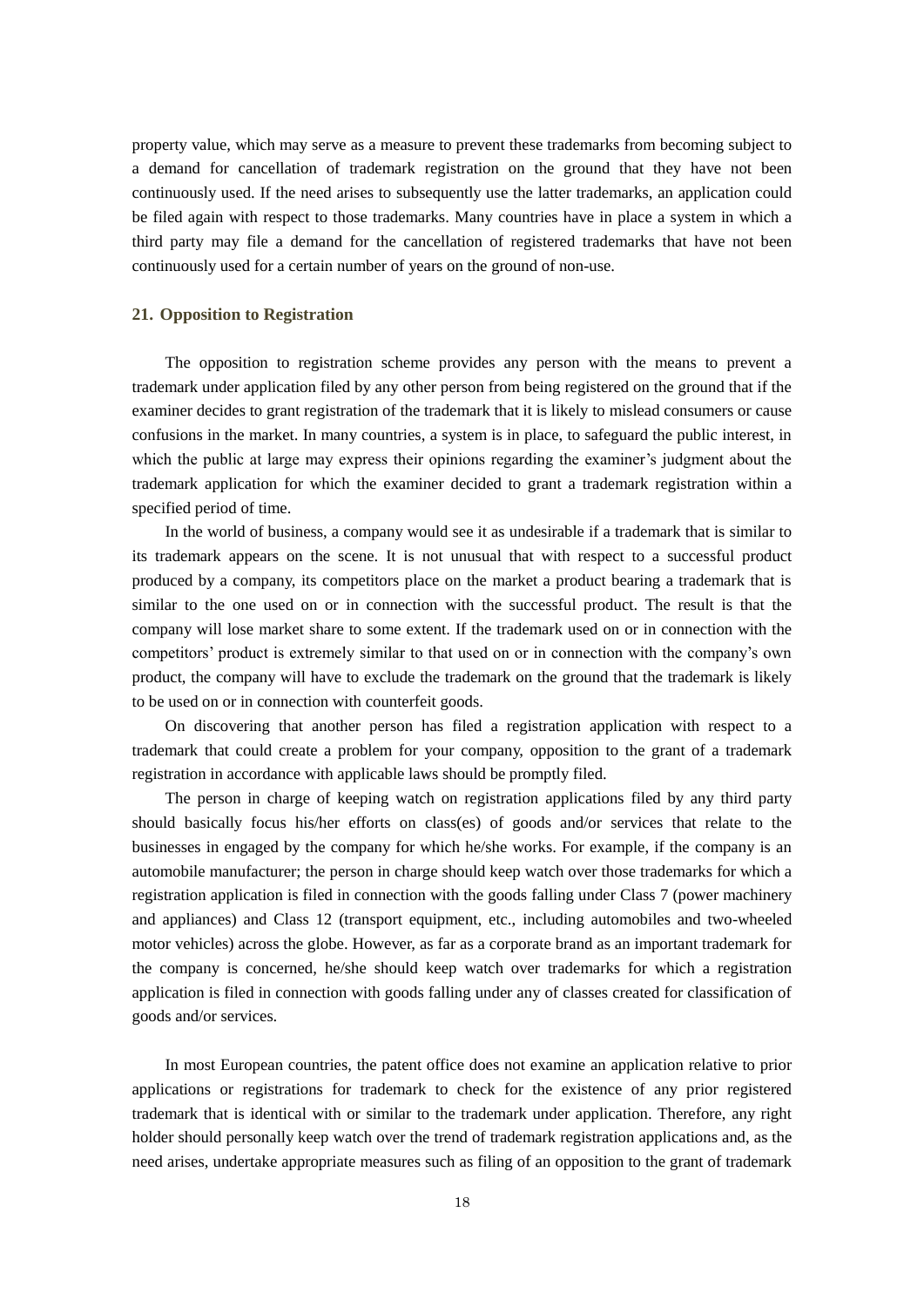registration.

When you file an opposition to registration with respect to a trademark under application, you must give the underlying grounds for opposition. The most frequently cited grounds for opposition include: (i) You as the opponent are the owner of a prior registered trademark that is identical with or similar to the trademark under application; and (ii) The trademark under application is similar to the one that the opponent deems is a famous trademark.

In filing an opposition to registration, you are also required to submit documentary evidence, which will include, with respect to the trademark against which an opposition to registration has been filed, a set of copy of the certificates of registration your company has obtained in relevant countries, data on sales of the products bearing the trademark (in value and in quantity), advertising expenses incurred, invoices, evidence of use in business, proof of the fact that the products bearing the trademark was extensively advertised with use of media such as newspapers, magazines and television broadcast and publicity materials evidencing that your company's trademark is widely recognized by the public.

#### **22. Opposition to Registration and Trial for Invalidation**

Opposition to registration is intended to provide the public at large with an opportunity to demand a trial for invalidation of a trademark registration within a specified period of time.

It is characterized by being driven by public policy in that, upon an opposition to registration being filed, the patent office will reexamine, on its own initiative, the adequacy of the grant of registration with respect to the trademark application for which the examiner decided to grant a trademark registration.

On the other hand, trial for invalidation of trademark registration provides a means for settling a dispute between the person entitled to the registration of a trademark and any other interested party under which a demand for invalidation of the trademark registration may be filed by the latter against the former on the ground that the registration had defects.

Both of these schemes are intended to retroactively extinguish any trademark right that has been registered through a mistake on the part of the examiner and that otherwise would not have satisfied requirements of registrability. As a matter of fact, grounds for denial of trademark registration under these two schemes are, in part, overlapping.

In general, opposition to registration is more user-friendly than trial for invalidation is because the former places fewer burdens on users in terms of cost and labor.

#### **23. Trial for Rescission of Trademark Registration**

Trial for Rescission of Trademark Registration includes two schemes: (i) Trial for cancellation of a registered trademark that has not been continuously used; and (ii) Trial for cancellation of registered trademark registration that has been improperly used.

Under the scheme of trial for cancellation of a registered trademark that has not been continuously used, where a request for a trial for rescission of a trademark registration is filed, the trademark registration will be rescinded unless the demandee proves that none of the holders of the trademark right has used the registered trademark in the relevant country in connection with any of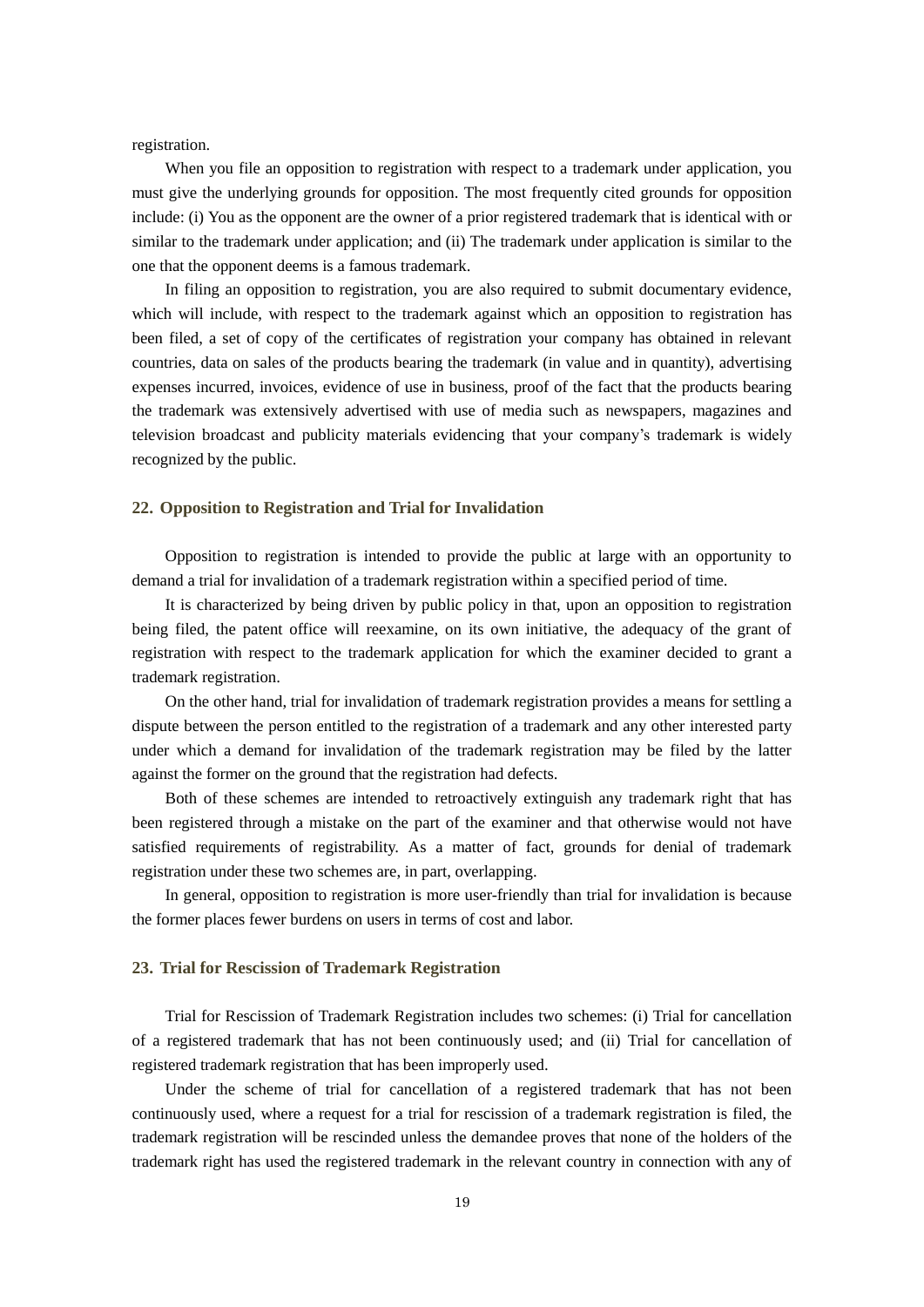the designated goods or designated services pertaining to the request within a certain number of years prior to the request for trial. This scheme would be used by a third party who intends to obtain the registration of a trademark and who identifies any prior registered trademark that would stand in the way in its obtaining trademark registration. The underlying idea is that the more a trademark is used, the more the reputation of the company that uses the trademark on its products is embodied in it, with more brand value accumulated and therefore that a registered trademark which has not been continuously used need not to be kept registered. Words are limited in number, and those used daily are still much less in number. This holds true of any combination of letters. As a result, there would be no need to keep a registered trademark not in use maintained under the social framework. In contrast, there is no counterpart of this scheme with respect to patent right and design right. This is because a patent right or a design right is set to expire after a certain period of time starting from the time when it comes into existence due to lack of a renewal system so that the patented invention or the registered design may be released for public use.

Under the scheme of trial for rescission of a registered trademark registration that has been improperly used, where a holder of exclusive right to use or non-exclusive right to use a registered trademark uses a registered trademark in connection with the designated goods or designated services or in connection with goods or services similar thereto, or a trademark similar thereto, in a manner that misleads as to the quality of the goods or services or causes confusion in connection with the goods or services pertaining to the business of another person, any person may file a request for a trial for rescission of the trademark registration.

# **24. Trademark Search**

As a prerequisite for filing an application for registration of a trademark, a preliminary survey should be carried out to make a rough estimate of the possibility of registration being granted to the trademark. This will enable establishing whether the trademark is available for trademark registration and eliminate the risk of incurring unnecessary costs for filing an application for an unregistrable trademark.

Trademark search is equivalent to prior art search as carried out prior to filing a patent application. Specifically, a trademark search is a preliminary survey that a person who wishes to have a trademark registered carries out before filing an application for trademark registration to see whether there was any precedent application filed by any other person or any preexisting registration granted to any other person with respect to a trademark similar to the trademark intended for application for trademark registration.

A trademark search is initiated by the Intellectual Property Dept. at the request of other relevant departments within a company or on the initiative of the Intellectual Property Dept. itself.

Departments that request a trademark search may include the Marketing Dept. and, in the case where a designation of technology is involved, the Engineering Dept. In addition to naming, survey items may include goods on which the trademark is used, the timing when such use of the trademark started or will start, the country in which the trademark is used, the way the trademark is read, and the meaning the trademark carries, all of which present important information.

Even if the Marketing Dept. or the Engineering Dept. request the Intellectual Property Dept. to carry out a trademark survey for only one country, the person in charge of trademarks in the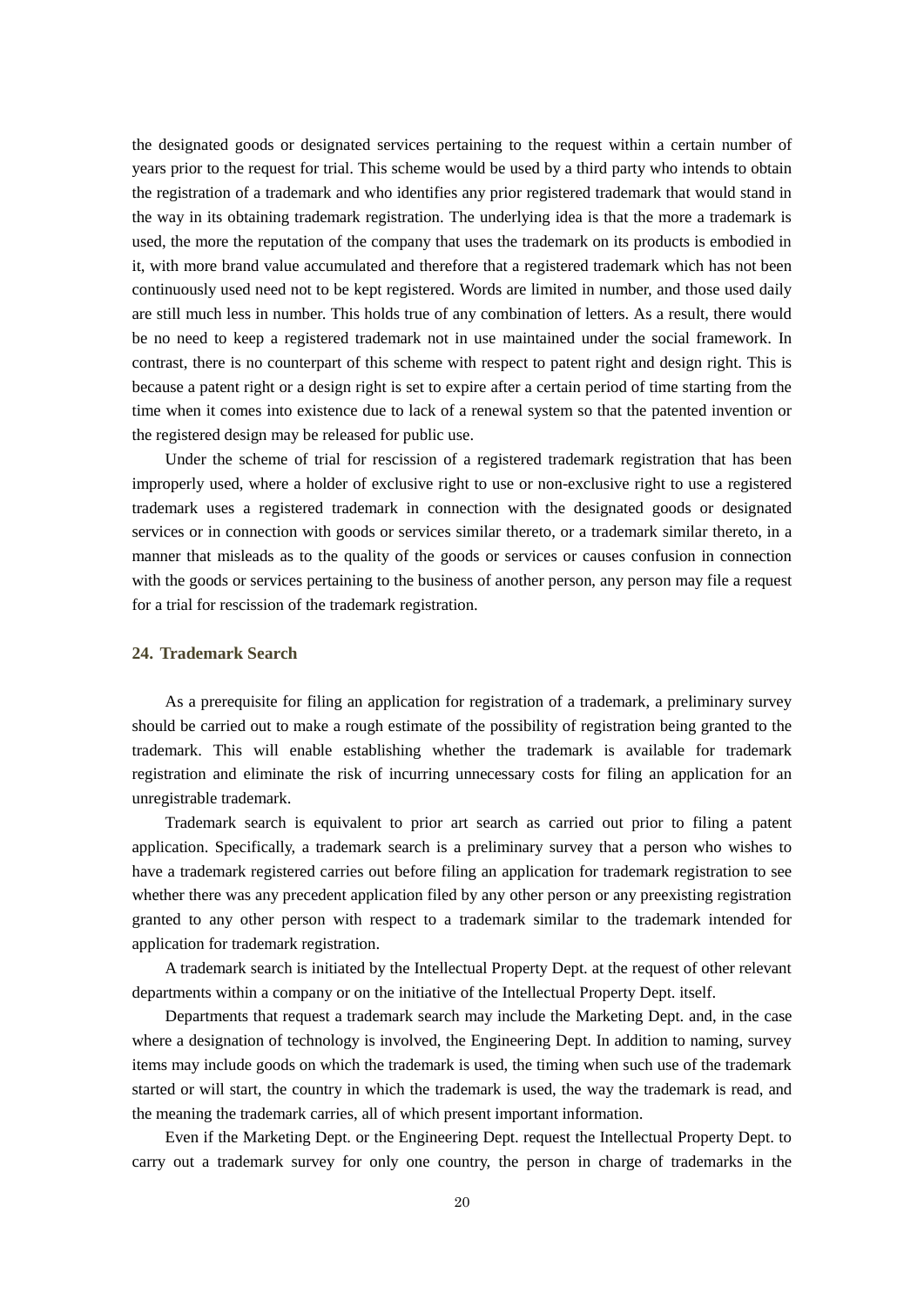Intellectual Property Dept. should expand the coverage of the survey as he/she thinks proper, taking into consideration the trademark system which is in place in the relevant countries and the general pattern of business activities followed by the company or its competitors with respect to trademarks. It would require him/her to fully draw on the strength of firsthand knowledge including his/her perspective on future business development.

If the person in charge of trademarks in the Intellectual Property Dept. discovers the existence of a competitor's trademark that is similar to his/her company's one intended for application for trademark registration in the process of trademark search, he/she should consider every possibility to come up with an idea of how his/her company could use the trademark it desires to use, including the possibility of resorting to trial for rescission of trademark registration that has not been continuously used or trial for rescission of trademark registration that has been improperly used, rather than determine it as "unusable."

# **25. Retrieval Devices for Trademark Search**

In a trademark search, you should configure the selection and classification of trademarks at the outset. Next, you should go on to select any prior trademarks on which the trademark intended for application for trademark registration is likely to infringe, with the aid of properly selected retrieval devices to sort out problems involved in determination of the similarity between the trademarks.

Generally speaking, a retrieval system appearing on the website of the patent office or the intellectual property of the relevant country is available as a search tool. Recently, ample retrieval facilities are available on the websites of the patent offices in many countries, which a search to be conducted at no charge to the extent that it covers the legal status of the relevant registered trademarks. SAEGIS is a simplified on-line foreign trademark information retrieval system offered by the private sector. Use of SAEGIS allows a search to be conducted for more than 30 countries/regions, including the U.S. and Europe, at a stroke and, nowadays, it also covers China. Using SAEGIS for a search is free of charge, but a fee must be paid to view the list of search results or other details of the search.

As far as the U.S. trademarks are concerned, a search can be carried out by marks and by applicant, and you can also check for the legal status of the trademarks, on the website of the USPTO.

For Japanese trademarks, you can use Intermark, IPDL on the website of the Japan Patent Office and PATOLIS, an on-line Japanese trademark information retrieval system offered by the private sector can be used to conduct a trademark search.

#### **26. Extraction and Sorting of Trademarks**

The term "feature of trademark" refers to the points of a trademark that have a central distinctiveness. In determining the similarity between trademarks, it is necessary to observe the features of the trademarks as well as the overall appearance.

For example, with respect to a measuring instrument as a designated good that bears the letters METER, these letters may not be deemed to constitute the features of trademark because the term "METER" typically means measurement function in the context of measuring instrument.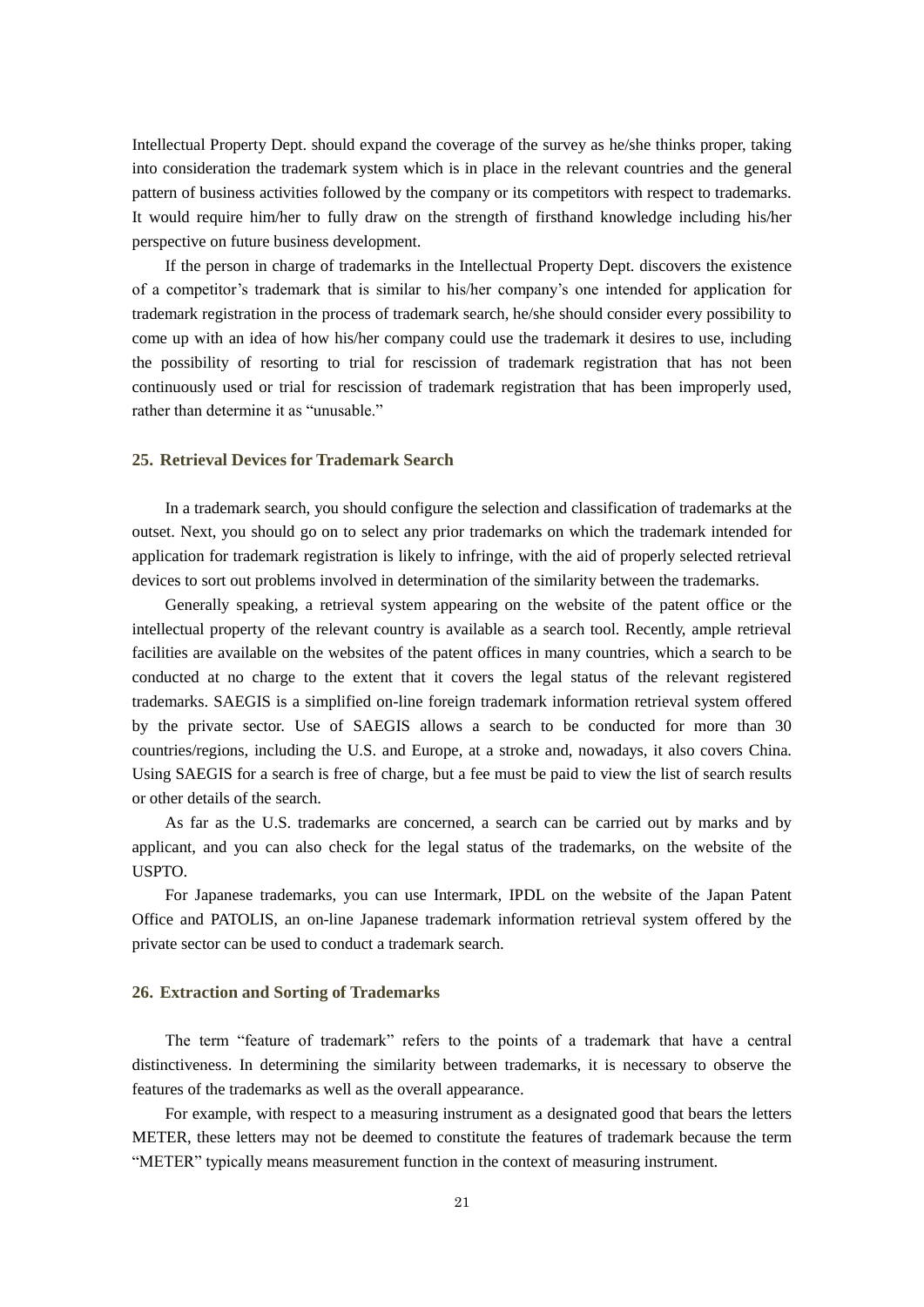Likewise, with respect to canned paint as designated that bears the letters "BLUE" or "WHITE," these letters representing a color adjective are not deemed as a feature of trademark. If this is the case, it may be necessary to abandon them in the process of examination.

Classification of designated goods or designated services shall be subject to the International Classification of Goods and Services.

When carrying out a trademark search, it will vary greatly depending on the line of business in which your company is engaged what classes of goods and/or services should be covered by the survey. For example, if your company is an automobile manufacturer, Class 12 which automobiles and two-wheeled motor vehicles belong to should naturally be covered, and it will also be understood that the survey should cover Class 25 (apparel) and Class 16 (printed matter such as advertising literature) in anticipation of the expanded dimensions of business activities in the ordinary course of business.

# **27. Extraction of Third Party's Registered Trademarks That the Trademark under Intended Application is Likely to Infringe**

The essential function of a trademark is a distinguishing function, Hence, a question as to whether a trademark is similar to any other trademark or not would boil down to a question as to whether the trademark has a capability to distinguish. Determination on whether or not a trademark is identical with or similar to another trademark should be made with respect to the trademarks themselves and with respect to goods or services in connection with which the trademarks are used.

When the trademarks are not similar to each other, they will be determined not to be similar to each other even if the goods or services are identical with each other or similar to each other. When the goods or services are not similar to each other, the trademarks will be determined not to be similar to each other even if the trademarks are identical with each other or similar to each other.

Similarity between trademarks in themselves has three categories: (i) Phonetic similarity or similarity in the way they are read; (ii) Similarity in appearance or visual similarity; and (iii) Similarity in concept or similarity in ideas inspired by the trademarks. Trademarks with similarity that falls under any of these categories will be determined to be similar to each other in themselves.

With respect to similarity between goods or services, descriptions will be given by taking transport machinery as an example. According to examination standards adopted in Japan, automobiles and two-wheeled motor vehicles are determined not to be similar to each other although both of them belong to Class 12. At the same time, two-wheeled motor vehicles and bicycles are determined to be similar to each other. Likewise, many countries determine similarity between goods or services in connection with which a trademark is used according to their own examinations standards for such goods or services. However, those goods such as humanoid robots that are newly launched on the market would be subject to review as to what class of goods they belong to in the light of their characteristics and their intended use. With respect to such new goods, the company which intends to file application for a trademark which is used in connection with them should take the initiative in establishing which class it believes the relevant goods belong to.

In determining similarity between trademarks, you should have an understanding of precedent appeal/trial decisions. When you are unable to determine similarity between trademarks, running a search for precedent appeal/trial decisions that are similar in kind would provide you with useful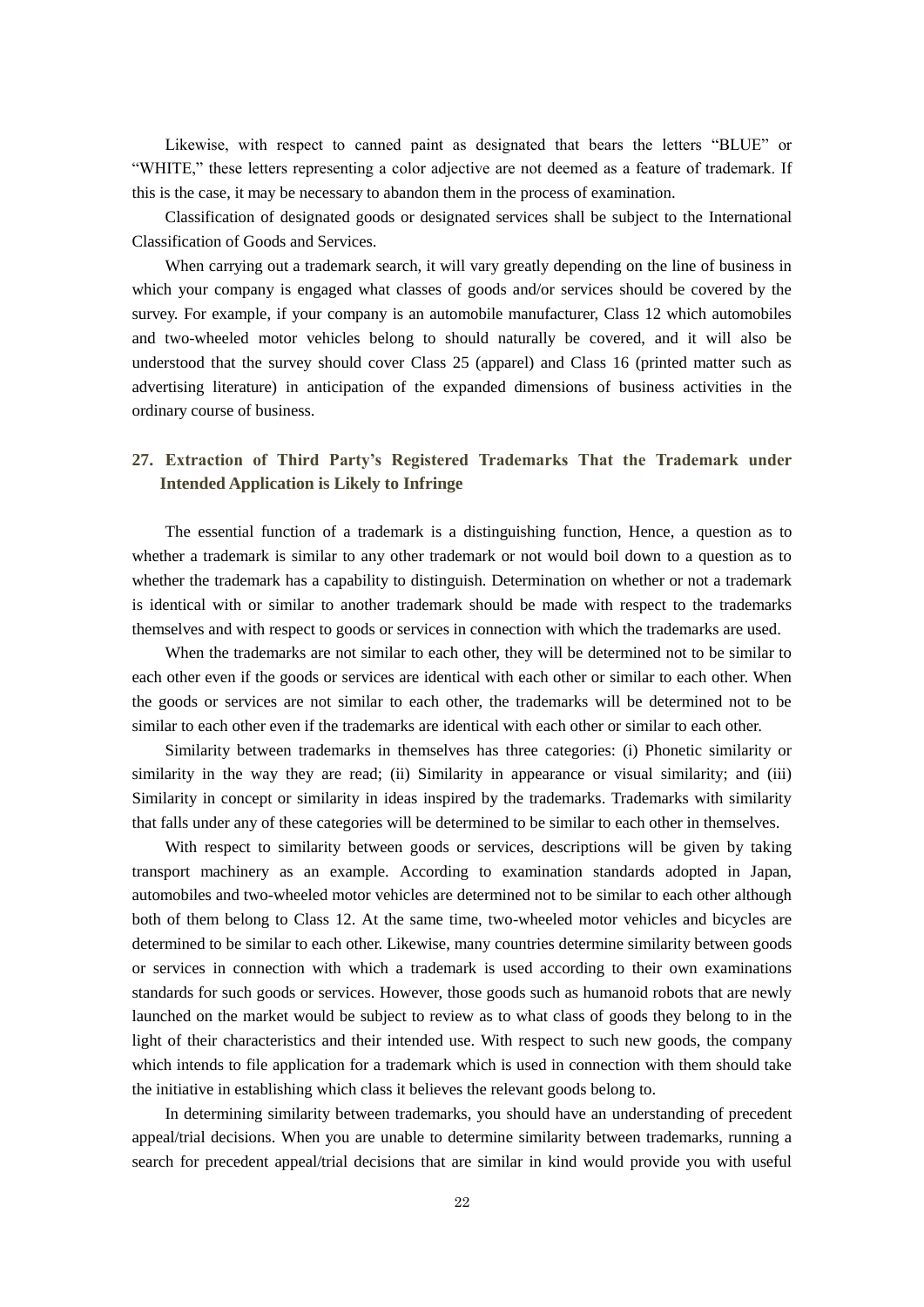#### information.



In Japan, precedents are also searchable on the website of the Supreme Court under the tab of "Judgments of the Supreme Court relating to Intellectual Property." Use of this search function would allow you to extract a particular case, when its number known to you, or a list of recent precedents in trademark cases. Such judgments are available in full text, and therefore would be useful in determining similarity between trademarks in similar cases.

## **28. Search Result**

The search result is organized as a search report that should be submitted to the department that has made the request for filing an application for trademark registration.

The search report should mention what classes of goods or services with respect to which country are covered together with the results. In a search report, your conclusion as to whether the trademark can or cannot be used should be stated at the outset, followed by the reason for this judgment. If use of the trademark would involve negotiation with a third party, the search report often mentions that the trademark can be used, with conditions attached. This implies that actual experience in negotiations with a third party with respect to trademarks has shown how much the trademark should be different from the third party's to justify concessions being made between the parties concerned.

If, as a result of trademark search, it turns out that a third party has a registered trademark right for a trademark similar to the one for which your company plans to file an application for trademark registration, you will face a choice among the following alternatives as countermeasure, taking into consideration the purpose of the intended trademark application and costs involved: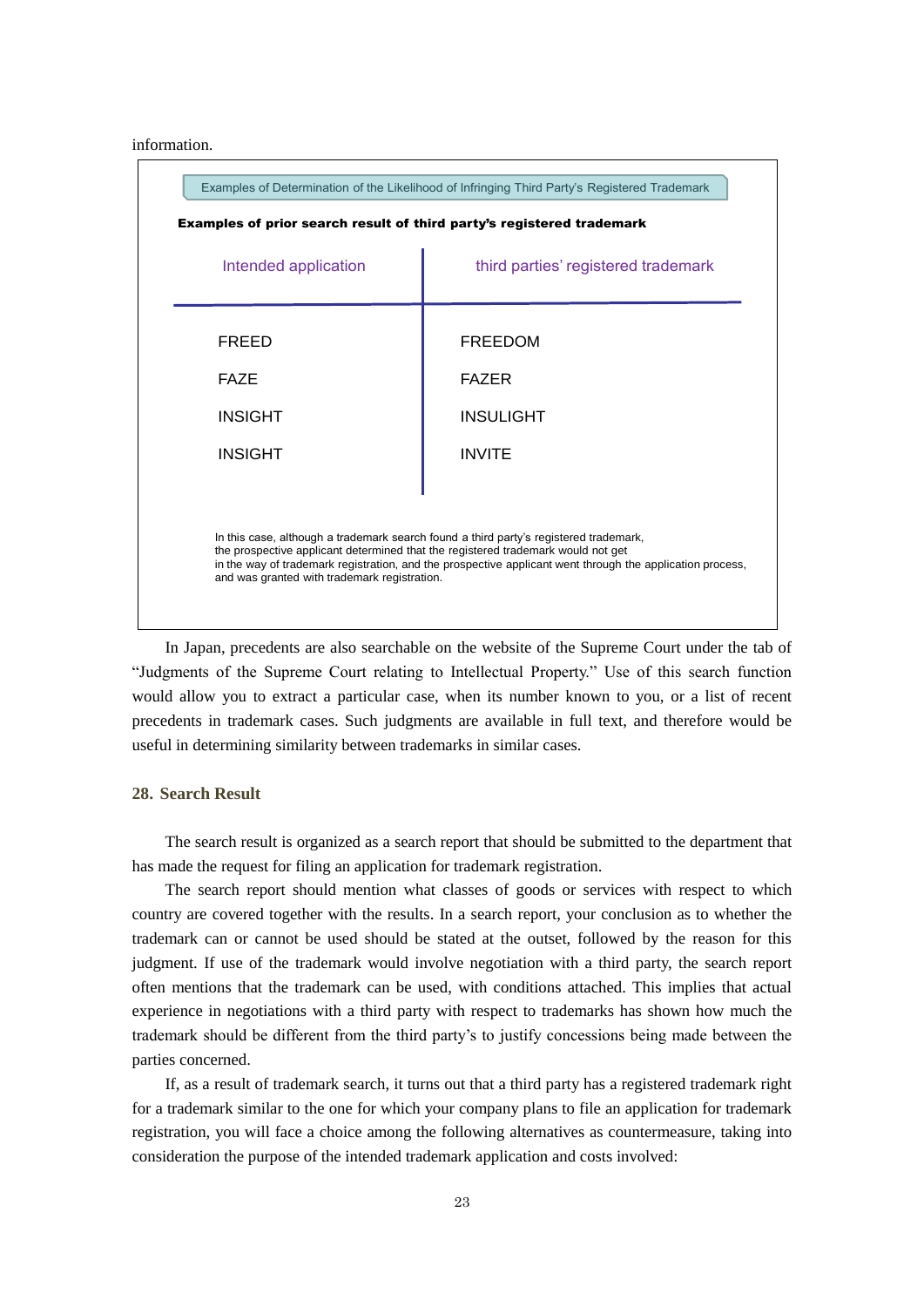- To give up the idea of using the trademark and consider another candidate;
- To start negotiations with the third party to explore the possibility of transferring or abandoning the registered trademark right;
- To start negotiations with the third party to explore the possibility of licensing the registered trademark right; or
- To file a demand for trial for rescission of trademark registration to extinguish the third party's trademark right.

#### **29. Trademark-related Agreement**

A trademark transfer agreement, though intended to transfer a registered trademark right, comes into existence for various reasons. A typical example is a case where a company retains an unneeded registered trademark and where another company makes a proposal to have the trademark transferred to it so that it can use the trademark in connection with a new product.

A trademark license agreement comes into existence when the holder of a registered trademark right licenses a third party the right to use the trademark, and is split into two types: exclusive license and non-exclusive license. An exclusive licensing agreement is different from a transfer agreement in that under the former, the holder of the trademark right continues to retain the trademark right, leaving the door open for use by itself. In addition, by the virtue of a license to use, a license agreement can set various contract conditions including the duration of use and territory of use. A non-exclusive license anticipates use of the trademark by multiple licensees as well as by the right holder itself. It should be noted that, in some countries, license agreement with respect to trademark is subject to registration.

A brand license agreement has basically the same structure as a trademark license agreement does; however, detailed conditions are usually set, including how to use the brand.

An assign-back agreement comes into existence when a person who intends to file an application for trademark registration with respect to a trademark finds a prior registered trademark that is similar to the trademark intended for application and when the person assigns and transfers the latter trademark to the holder of the registered trademark so that the latter trademark can be registered under the name of the holder of the former trademark and after the holder of the former trademark obtains a trademark registration with respect to the latter trademark, the latter trademark can be assigned back to the person. In this scheme, the applicant will be changed to the person with respect to the latter trademark after the latter trademark is assigned back to the person.

#### **30. Merchandising Right**

Merchandising right is characterized as a right of publicity.

The underlying concept of publicity right is that any person who wants to use commercially or for profit publicity values (such as appeal power in the context of buying behavior and goodwill) created by any other person should obtain the permission of the other person or compensate the other person for actual use.

Examples of merchandise to which a registered trademark is applied under a merchandising right include "minicar" as a reduced model of an automobile, a virtual computer-generated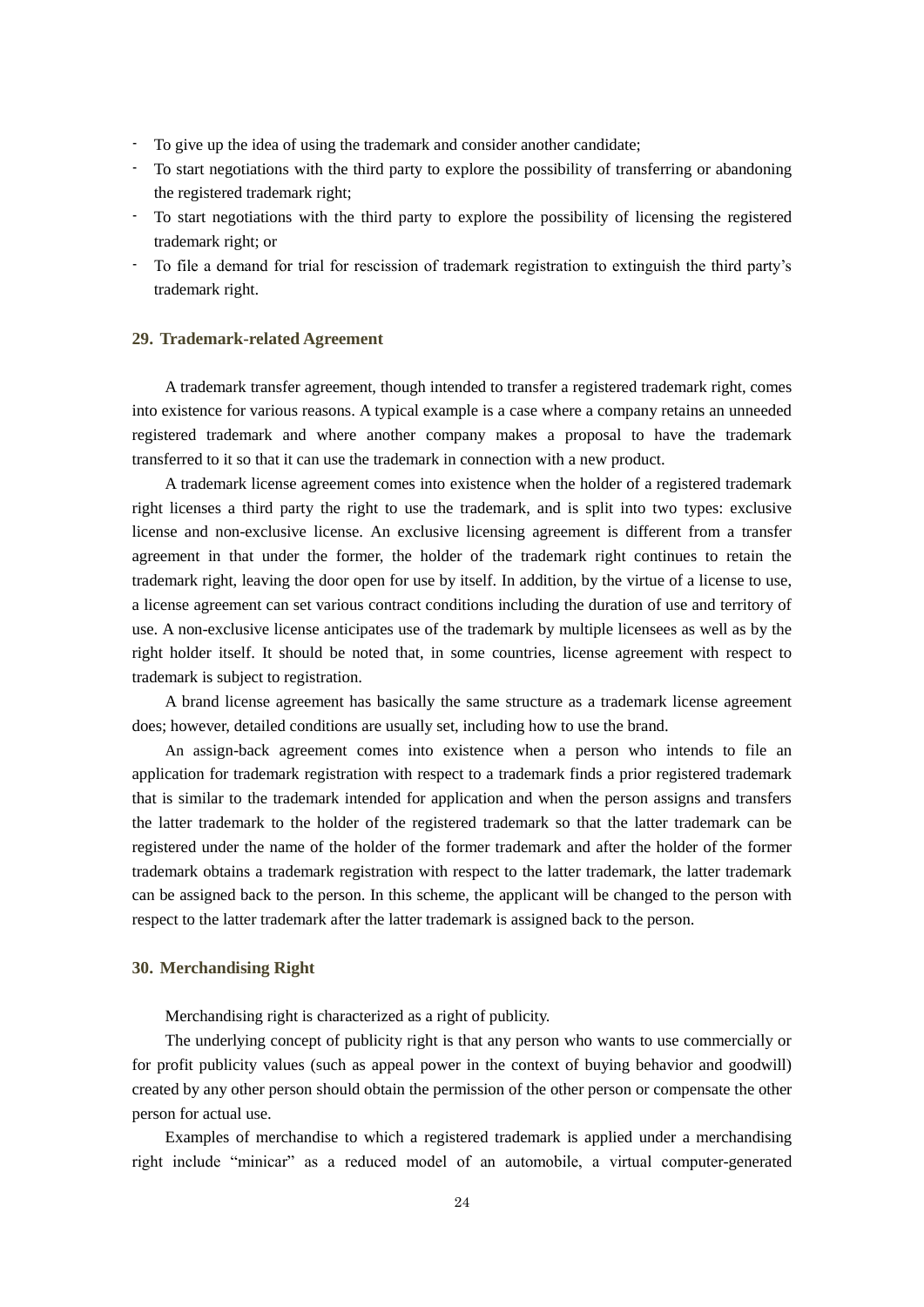automobile, and a T-shirt bearing a logo. From the standpoint of the licensor, this merchandise provide an excellent opportunity to increase people's recognition of its brand even though the merchandise is not its own products; a person wearing a T-shirt bearing its logo is as close as a walking billboard for its brand. From the standpoint of the licensee, the effective representation of his/her idea through the use of the brand can create new business opportunities.

Other intellectual property rights than trademark right could be involved, including copyright and design right. A miniscule "minicar" would require a new approach under a merchandising right as the merchandise is too small in size and would only allow a mark designed to typify the trademark to be applied to it. Like this, a merchandising agreement solely under a trademark right could have an adverse consequence.

#### **31. Brief Overview of Brand Management**

Every business enterprise conducts daily business activities under its brand designed to distinguish the goods or services it produces, certifies, assigns or provides from those of other companies. It also utilizes brand authority in conducting advertising and social action programs. Through these activities, brands will receive customer recognition, win public confidence and earn a reputation. Customers rely on brand in identifying the goods and services produced, certified, assigned or provided by the company. Consequently, enhancement of brand value is one of the most important management issues.

An internationally operating company often requires all of its foreign subsidiaries and affiliates to use the same brand on a group basis. In this context, the brand carries out a function of cementing companies within the corporate group. The parent company and its group companies should make concerted efforts to enhance the brand value in an integrated manner. Otherwise, use of the brand could cause confusion among customers. Conducting such efforts in such a manner requires that a license agreement is concluded between the parent company and each of the group companies that should specifically describe how the brand should be used, including prohibition of modifying the trademark without prior consent and tough standards regarding the color and dimensions of the trademark.

Another important function of a brand is to make a clear distinction between products of a company as the right holder of the brand and those of its competitors or counterfeit products that bear a brand similar to the brand as established by the company. Use of a modified trademark by any of its overseas subsidiaries would preclude it from effectively identifying and excluding counterfeit goods.

#### **32. Role of Intellectual Property Rights in Brand Management**

In the Intellectual Property Dept., the person(s) in charge of trademarks should assume responsibility for performing duties directly related to brand. Although, as a matter of fact, the persons in charge of design and patent application bear part of the responsibility for policing the brand as far as they play a role of ensuring corporate identity, the person(s) in charge of trademarks have direct relevance to the Intellectual Property Dept.'s encouraging other departments to get involved in raising awareness of the importance of enhancing brand value.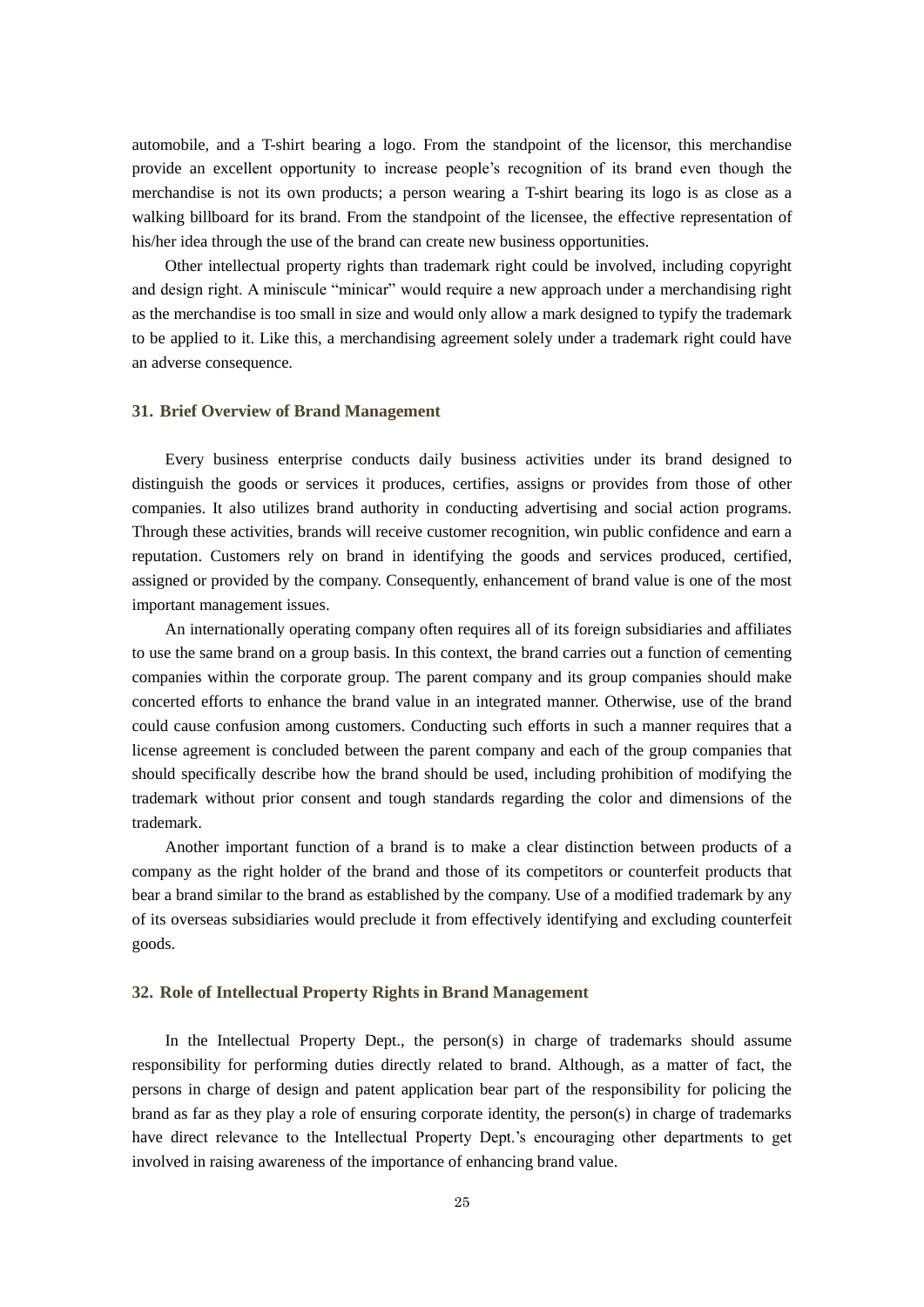In view of the cross-enterprise importance of enhancing brand value, many companies have their Corporate Planning Dept. assume responsibility for enhancing brand value. However, even if this is the case, people in the Corporate Planning Dept. require the cooperation of the persons in charge of trademarks in the Intellectual Property Dept. who have expertise regarding trademarks.

The corporate brand as the identity of a company is most important trademark a company has.

This is because the corporate brand represents the company itself. Once corporate image is damaged by a scandal, etc., it is as if the design of the trademark as the corporate brand of the company had been tarnished.

The corporate brand is comparable to the name of a company that represents the company itself. While the company name is bound by law with respect to the way it is represented, the corporate brand is designed to leave an impression so that it may represent the company in the marketplace. As a matter of fact, the corporate brand is usually made up of a unique color and a logo that is retained in people's memory more strongly than the company name. You should manage the corporate brand with all possible care to increase its value and not to harm it in any way.

Some diversified companies have a business brand that responds to each of their diversified businesses. For example, some companies operate a financial business and a restaurant business under different brands. This reflects their own choice of business brands to gain market acceptance under their own image-building strategy. It would be an issue of choice whether the same brand should be used across the company or different brands should be used.

In some cases, an application for trademark registration is intended to protect product brands that may be used on a series of product. Some product brands die young in one generation, and others enjoy prolonged use from generation to generation.

#### **33. Difference between Corporate Brand and Product Brand**

The corporate brand is typically intended for permanent use, while a product brand is comparatively flexible in the way it is used. You should keep this difference in mind when you perform the practice of trademark management.

The number of trademarks for which an application for trademark registration is filed has become too large. If a company files an application for registration of a trademark, the company is likely to face a registered trademark similar to the trademark under application anywhere in the world. In that case, the company would become increasingly be likely to have the trademark under application registered or found not infringing by combining the trademark under application with its corporate brand if it has its corporate brand established as its own.

A product brand is the name of product. Some products may be successful, and others may not. Therefore, product brands should be managed in a different way from the corporate brand. This is because a product brand used on an unsuccessful product may be abandoned without being subject to renewal. To manage product brands properly, you are required to keep in contact with the Marketing Dept. and to have a good understanding of the value of your company's trademarks that constitute product brands. In some cases, a product brand used on a successful product can increase in value to the extent that it takes its place as the corporate brand.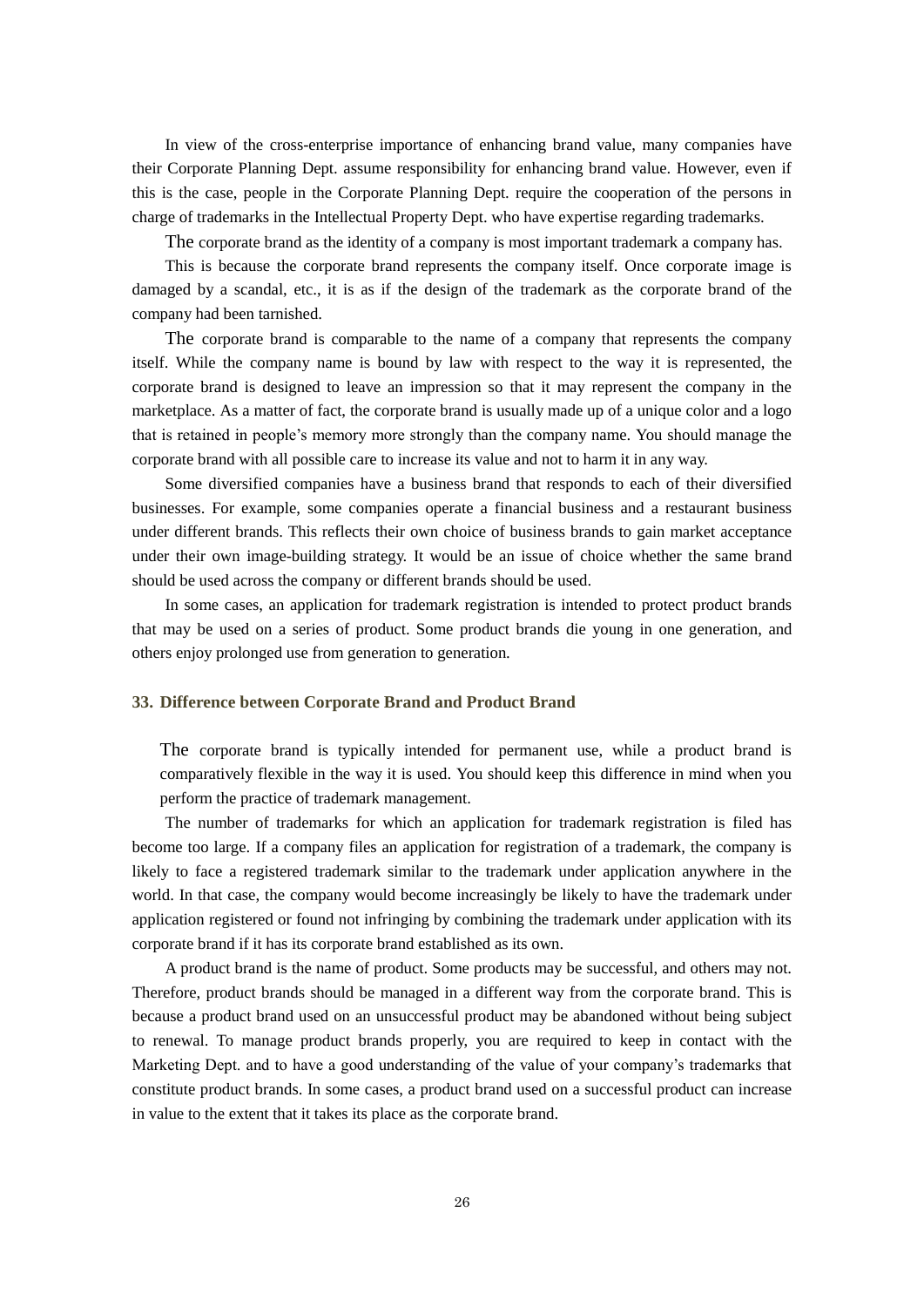

#### **34. Rules on Use of Trademarks in Line with Brand Strategy**

The corporate brand as well as product brands should be used according to the rules on use of trademarks in line with the company's brand strategy.

In many cases, use of the corporate brand and product brands is subject to more restrictive rules than the trademark as registered is. This is because the trademark is only required to have the capacity to distinguish itself from others in terms of distinctive features, while on the other hand the central aim of the rules on use of corporate brand and product brands is to ensure identity preservation. Therefore, the rules should provide for the use of color, font type, size, method of indication and prohibited matters, and, in addition, a manual of use and guidelines on use of the brands should be developed and maintained.

#### **35. Brand Licensing**

When a company licenses any of its affiliated companies to use a brand, a clear set of standards for licensing should be established. Although affiliation is generally based on controlling interest, the affiliated company can be a local capital-funded joint venture company. Such a joint venture company as the potential licensee can result in a dual branding system that involves the potential licensor's brand and the capital investor's brand. If this is the case, the potential licensor may lose control of the use of brand in no small part.

Whether the potential licensee is a wholly-owned subsidiary or a joint venture company, the potential licensor should review whether or not the potential licensee will make proper use of the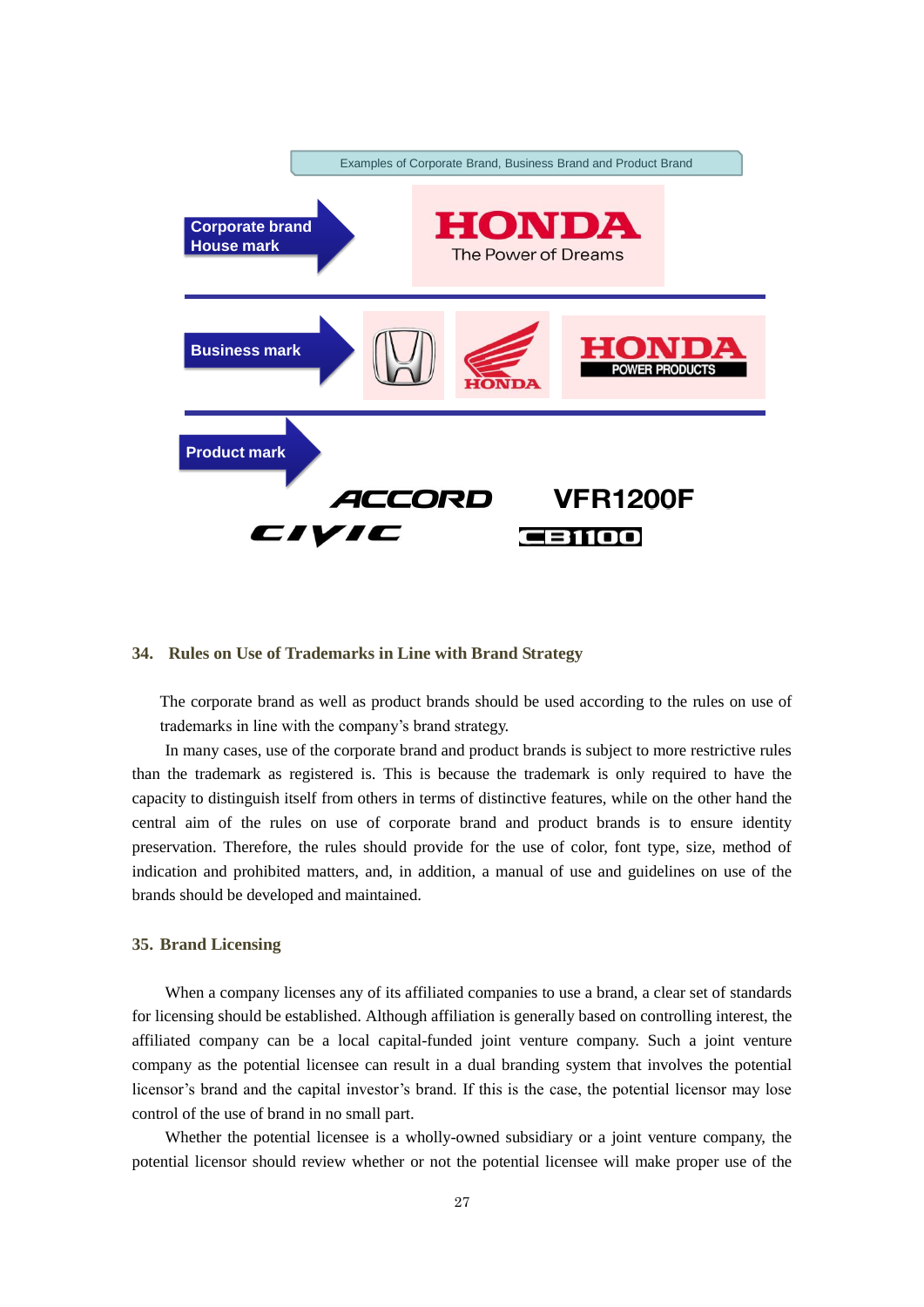trademark in the capacity of licensee. Screening of a licensee would have a great influence on reputation of the brand. In particular, as far as the corporate brand is concerned, arrangements should be made to have the licensee carry out brand management with the same due diligence as that exercised by the licensor in management of the corporate brand.

In contrast, licensing of product brands would not require rigorous enforcement of standards to the same extent. The central aim of corporate brand management is to enhance its value, while on the other hand product brands are expected to expand in use as competition intensifies in the global market. Flexible use of products brands for different purposes, brand extension or brand stretching, can often produce the best results.

#### **36. Target Objects of Brand Licensing**

The target goods or services of brand licensing should be specified by contract. This is because the licensee's use of a brand on goods or services that are substantially different from those envisaged by the licensor under its vision of its business would project a quite different brand image as viewed from the market.

Basically, a brand licensing contract is drafted so that it is based on the terms and conditions of a trademark licensing contract concluded separately, with brand-specific matters incorporated therein.

In finalizing a brand licensing contract, the potential licensor should confirm the existence of the underlying trademark right and the scope of protection available under the right at the outset. Under the contract, the trademark shall be used in connection with the designated goods or services. If the licensee desires to use the trademark in connection with other goods or services, such use of the trademark should be covered by a separate contract.

This means that, under a brand licensing contract, the licensor may prohibit the licensee from using the trademark in connection with goods or services similar to the designated goods or services under the underlying trademark right, and at the same time, the former may prohibit the licensee from using the trademark in connection with other goods or services than the designated goods or services. If this is the case, the licensor should include in the contract such terms and conditions that restrain the licensee from filing an application for trademark registration without prior consent of the licensor as the need arises.

For reference in setting conditions of a brand licensing contract, you could apply the terms and conditions of a trademark licensing contract to such matters as type of license, i.e., whether the contract is intended for an exclusive license or non-exclusive one, the categories and quantities of goods, the term, country and territory, quality preservation, and reporting. The thinking behind this is that although a brand is an aggregate of value of a company its legal core is a trademark.

A brand has the function of quality assurance in the market in response to customers' expectation. In combination with this function, a brand licensing contract is conducive to strengthening the protection of the brand by incorporating in it the rules on use of the brand to be abided by the licensee and thereby placing the licensee under a quality assurance obligation.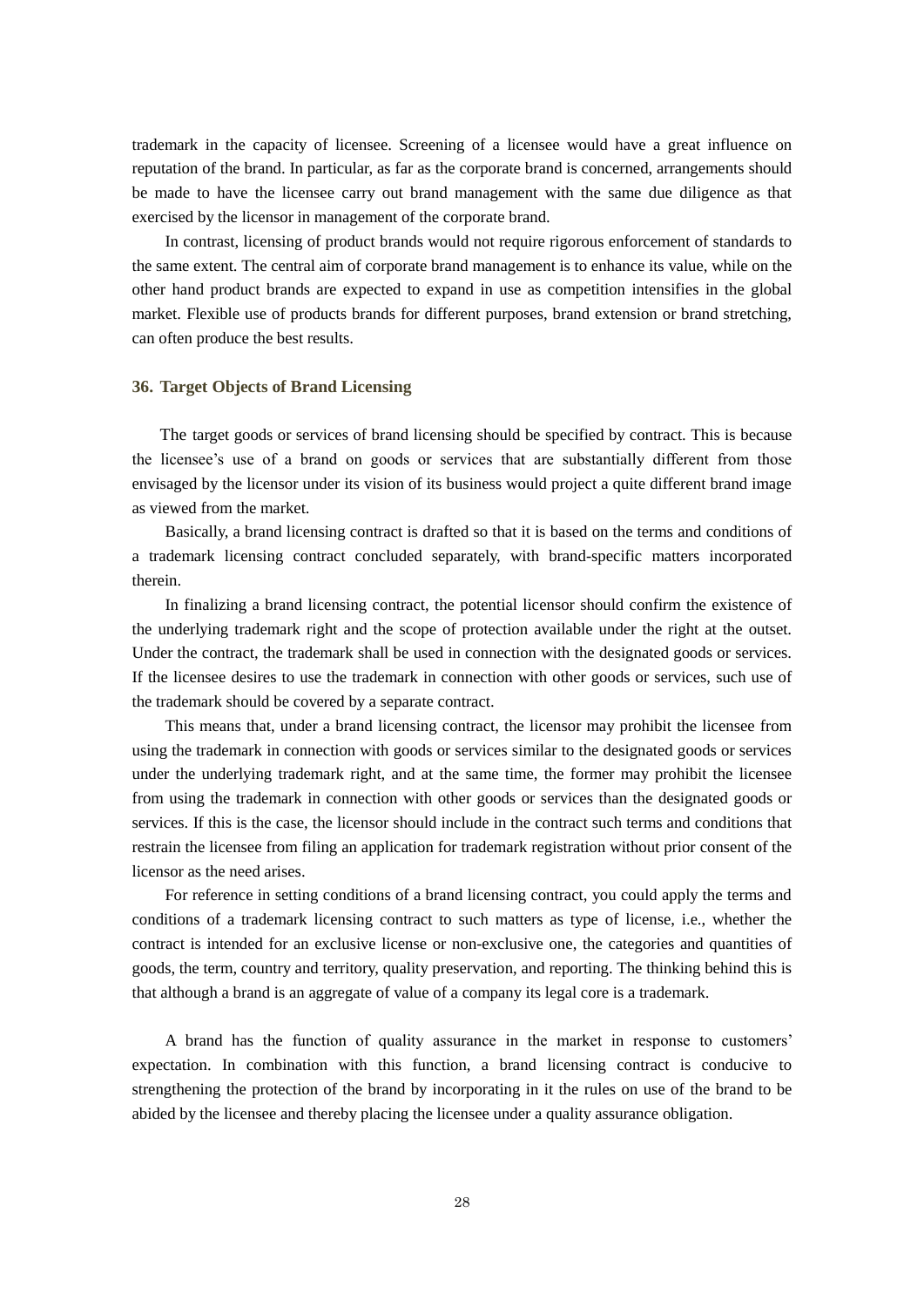#### **37. Brand Royalty**

Brand royalty is determined in accordance with either of the following two principles depending on how you see branding costs.

One principle is that brand royalty is an extension of trademark royalty and that brand licensing is essentially the same as trademark licensing. Under this principle, brand royalty is calculated by applying market rates of royalty under ordinary trademark licensing contracts, taking into account the costs involved in trademark application and maintenance of trademark registration. This method of calculation does not take into account brand value.

Given that brand value serves as a key determinant in consumer choice between products with the same performance on the market, a branded product can be priced higher than other products. Under the other principle, brand royalty is calculated on the basis of the premium that could be charged in this situation.

The value of brand is evaluated in terms of customer evaluation of the trademarks, design and technology of a company, and therefore should not be simply calculated as a factor of trademark royalty. Given that the better customer's evaluate a brand is, the higher the price that could be justified for a product bearing the brand, a high-price setting by a margin of several percent to several dozen percent, or in some cases in excess of double pricing is justified in the real market in terms of price competitiveness.

Examples of Trademark Evaluation

# **Trademark evaluation for assignment / licensing**

Trademark evaluation for assignment or licensing should be made in accordance with objective standards that would allow numerical comparison. Reference examples of trademark evaluation are given below. Use of a method in which a third party's registered trademark is used as benchmark trademark and points are added thereto or subtracted therefrom would facilitate the evaluation process.

|                                     | <b>Three-way test</b>                                                                        | Indicator                                                   | <b>Description</b>                                          | <b>Score</b>                  |  |
|-------------------------------------|----------------------------------------------------------------------------------------------|-------------------------------------------------------------|-------------------------------------------------------------|-------------------------------|--|
|                                     | Evaluation of the                                                                            |                                                             |                                                             | <b>Distinctiveness</b>        |  |
|                                     |                                                                                              | Strength<br>trademark right                                 | Whether the trademark has defects or not                    |                               |  |
|                                     |                                                                                              |                                                             | Degree of dilution                                          |                               |  |
|                                     | itself                                                                                       |                                                             | Breadth of the scope of the trademark right                 |                               |  |
|                                     |                                                                                              |                                                             | <b>Breadth</b>                                              | Status of registration abroad |  |
|                                     |                                                                                              | Length                                                      | How long the term of the trademark right extends            |                               |  |
|                                     | Evaluation of naming<br>Evaluation in the<br>company<br>Attachment felt for<br>the trademark |                                                             |                                                             |                               |  |
|                                     |                                                                                              |                                                             | Phonetic representation                                     |                               |  |
| <b>Overall</b><br><b>Evaluation</b> |                                                                                              |                                                             | Expressive power                                            |                               |  |
|                                     |                                                                                              |                                                             | Inclusion of negative implications                          |                               |  |
|                                     |                                                                                              |                                                             | Easiness of distinction from other companies'<br>trademarks |                               |  |
|                                     |                                                                                              |                                                             | How long the trademark has been used                        |                               |  |
|                                     |                                                                                              | Volume of information sent with respect to the<br>trademark |                                                             |                               |  |
|                                     |                                                                                              | <b>Credit reputation</b>                                    | Credibility and credit reputation in the market             |                               |  |
|                                     | <b>Market</b><br>evaluation<br>Image                                                         | <b>Newsworthiness</b>                                       |                                                             |                               |  |
|                                     |                                                                                              | Perception of product quality                               |                                                             |                               |  |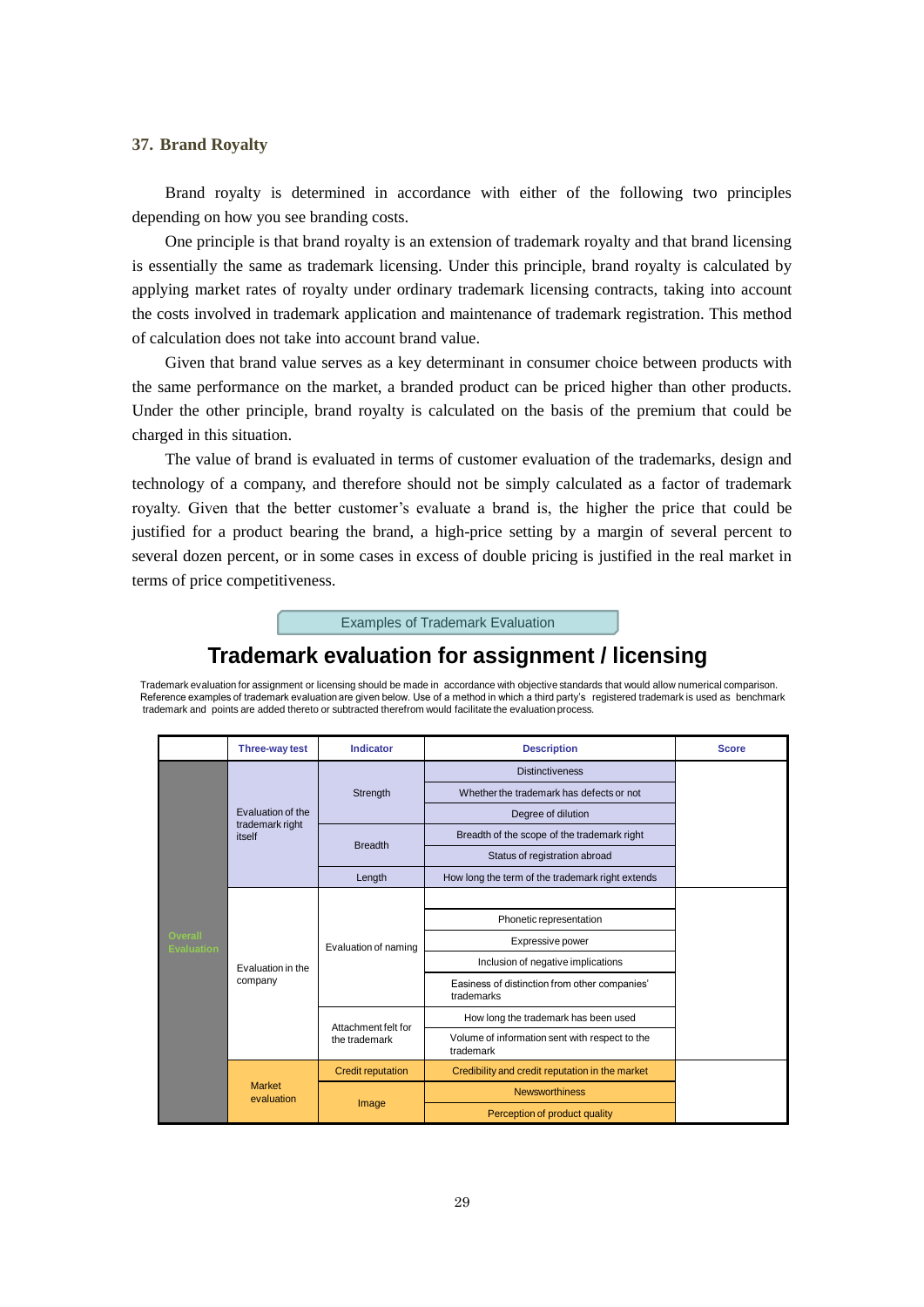Business enterprises conduct activities of all sorts to increase the value of their brands, including improvement of their financial position, launching new products continuous quality improvement, improvement of customer service and commitment to social action programs. All of these activities are primarily intended to enhance the value of their brands, which encompasses more than enhancement of the value of their trademarks.

Royalty payment is not necessarily in money, and in some cases, a parent company does not charge its subsidiary a royalty. This holds true in such cases where its overseas subsidiary operates with the understanding of and support for local culture, thereby making a considerable contribution to enhancing the value of the brand. This practice of not requiring an affiliated company to pay royalty could be deemed reasonable given that a company and its affiliated company constitute a single business entity as far as they conduct business all over the world under the same brand.

However, in that case, attention should be paid to the issue of taxation. If a company collects royalty for a brand licensed to a third party at a certain rate and if, on the other hand, it allows its subsidiary to use the brand at a reduced rate of royalty, it may be subject to taxation because the difference in the rates could be deemed as a contribution. Furthermore, if a rate of royalty set by and between a parent company and its overseas subsidiary is lower than that set by and between the parent company and an independent company, the parent company may be subject to the collection of back tax under the transfer pricing taxation system.

#### **38. Countermeasures against Counterfeit Goods**

In the field of business, it might be expected that on the heels of a successful product, products that are similar to the successful product in concept or performance emerge in the market. This is because the success of the product suggests the existence of market needs for that sort of product. If the successful product were not protected by intellectual property right, the features of the product as a factor that has brought it such success would be copied by followers. If technical or design features are a success factor, such followers would imitate the successful product on the edge of infringing the patent right or design right under which the product is protected. However, it is not enough to provide a good prospect for sales expansion by keeping the followers mired in second place. Therefore, they are going to move towards lower pricing, higher performance and better design.

The same holds true of trademarks. There is a trend toward successive emergence of a product bearing a trademark that looks somewhat akin to that of a successful product in the shape of characters, phonetic representation and color.

However, this is nothing special in an industry-led competitive society, and apart from the likelihood of entering infringement litigation, would fall within the scope of sound competition as far as such followers pay attention and regard to other people's intellectual property and make efforts to avoid infringing it.

In contrast, the act of producing counterfeit goods is intended to seize the advantage of a successful person, based on the clear recognition that it infringes on the person's intellectual property, rather than attempting to make a better product. Therefore, counterfeit goods are most likely to be illegal.

Typical examples of these counterfeit goods are fake high-value-added products such as fake